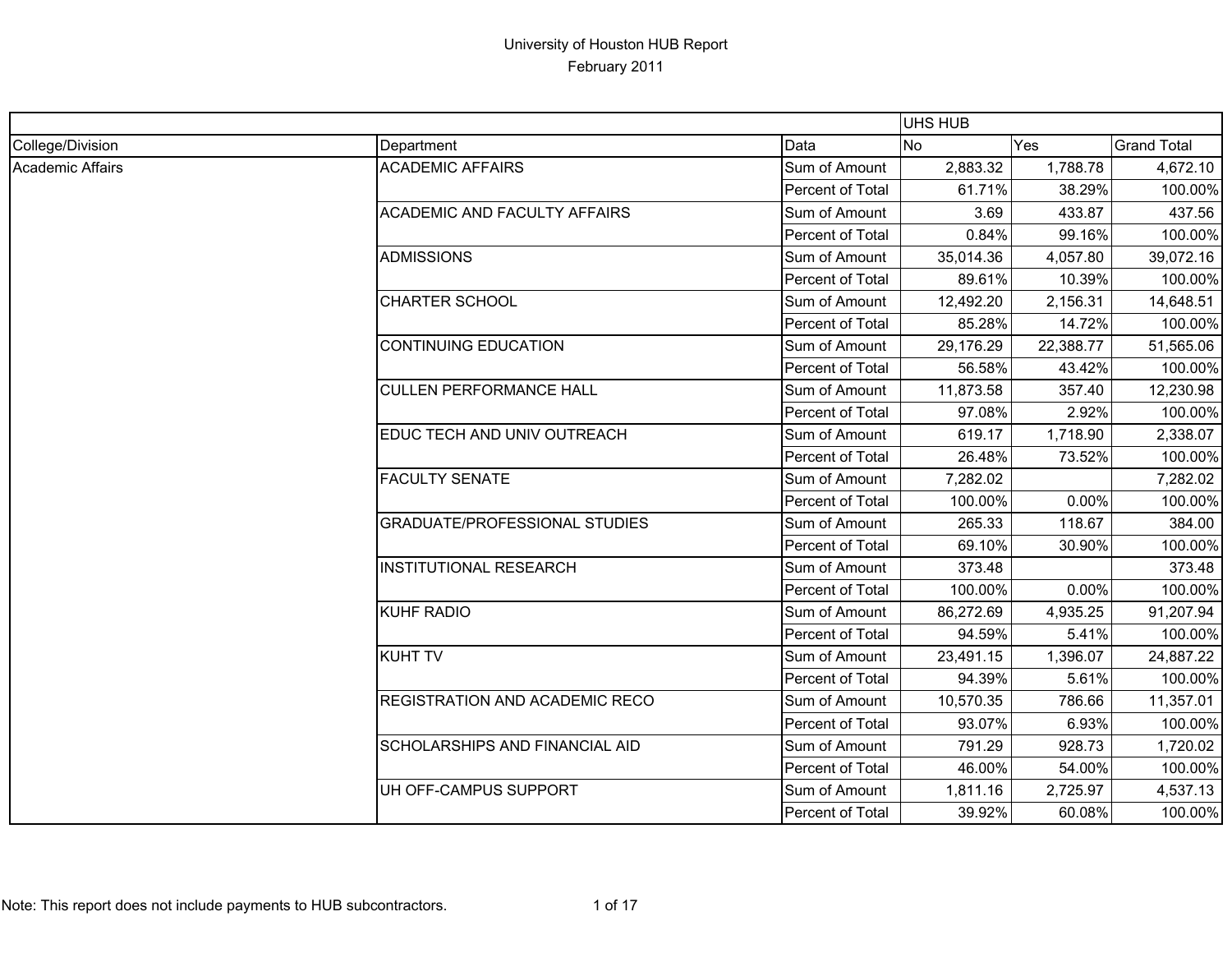|                                   |                                       |                  | UHS HUB      |            |                    |
|-----------------------------------|---------------------------------------|------------------|--------------|------------|--------------------|
| College/Division                  | Department                            | Data             | <b>No</b>    | Yes        | <b>Grand Total</b> |
| <b>Academic Affairs</b>           | UH WELCOME CENTER                     | Sum of Amount    | 627.00       | 157.91     | 784.91             |
|                                   |                                       | Percent of Total | 79.88%       | 20.12%     | 100.00%            |
|                                   | UNDERGRADUATE SCHOLARS                | Sum of Amount    | 947.75       | 926.33     | 1,874.08           |
|                                   |                                       | Percent of Total | 50.57%       | 49.43%     | 100.00%            |
|                                   | UNDERGRADUATE STUDIES                 | Sum of Amount    | 298.51       |            | 298.51             |
|                                   |                                       | Percent of Total | 100.00%      | 0.00%      | 100.00%            |
| Academic Affairs Sum of Amount    |                                       |                  | 224,793.34   | 44,877.42  | 269,670.76         |
| Academic Affairs Percent of Total |                                       |                  | 83.36%       | 16.64%     | 100.00%            |
| Administration and Finance        | <b>ADMINISTRATION &amp; FINANCE</b>   | Sum of Amount    | 2,171.82     | 113.10     | 2,284.92           |
|                                   |                                       | Percent of Total | 95.05%       | 4.95%      | 100.00%            |
|                                   | <b>AUXILIARY SERVICES OPERATIONS</b>  | Sum of Amount    | 8,338.10     | 549.52     | 8,887.62           |
|                                   |                                       | Percent of Total | 93.82%       | 6.18%      | 100.00%            |
|                                   | <b>BUDGET</b>                         | Sum of Amount    | 256.26       | 66.17      | 322.43             |
|                                   |                                       | Percent of Total | 79.48%       | 20.52%     | 100.00%            |
|                                   | <b>BUSINESS SERVICES OPERATIONS</b>   | Sum of Amount    | 407.43       | 878.50     | 1,285.93           |
|                                   |                                       | Percent of Total | 31.68%       | 68.32%     | 100.00%            |
|                                   | <b>ENTERPRISE SYSTEMS</b>             | Sum of Amount    | 329,992.34   | 210,491.54 | 540,483.88         |
|                                   |                                       | Percent of Total | 61.05%       | 38.95%     | 100.00%            |
|                                   | <b>ENVIRONMENTAL HEALTH RISK MGMT</b> | Sum of Amount    | 19,448.58    | 325.91     | 19,774.49          |
|                                   |                                       | Percent of Total | 98.35%       | 1.65%      | 100.00%            |
|                                   | <b>FACILITIES &amp; PLANNING</b>      | Sum of Amount    | 7,134,096.84 | 588,785.76 | 7,722,882.60       |
|                                   |                                       | Percent of Total | 92.38%       | 7.62%      | 100.00%            |
|                                   | <b>FACILITIES MAINTENANCE ADMIN</b>   | Sum of Amount    | 1,569.43     |            | 1,569.43           |
|                                   |                                       | Percent of Total | 100.00%      | 0.00%      | 100.00%            |
|                                   | <b>FINANCE</b>                        | Sum of Amount    | 365.02       | 1,370.80   | 1,735.82           |
|                                   |                                       | Percent of Total | 21.03%       | 78.97%     | 100.00%            |
|                                   | HIGH PERFORMANCE COMPUTING & NETWORKS | Sum of Amount    | 1,441.81     |            | 1,441.81           |
|                                   |                                       | Percent of Total | 100.00%      | 0.00%      | 100.00%            |
|                                   | <b>HUMAN RESOURCES</b>                | Sum of Amount    | 54.65        | 1,012.84   | 1,067.49           |
|                                   |                                       | Percent of Total | 5.12%        | 94.88%     | 100.00%            |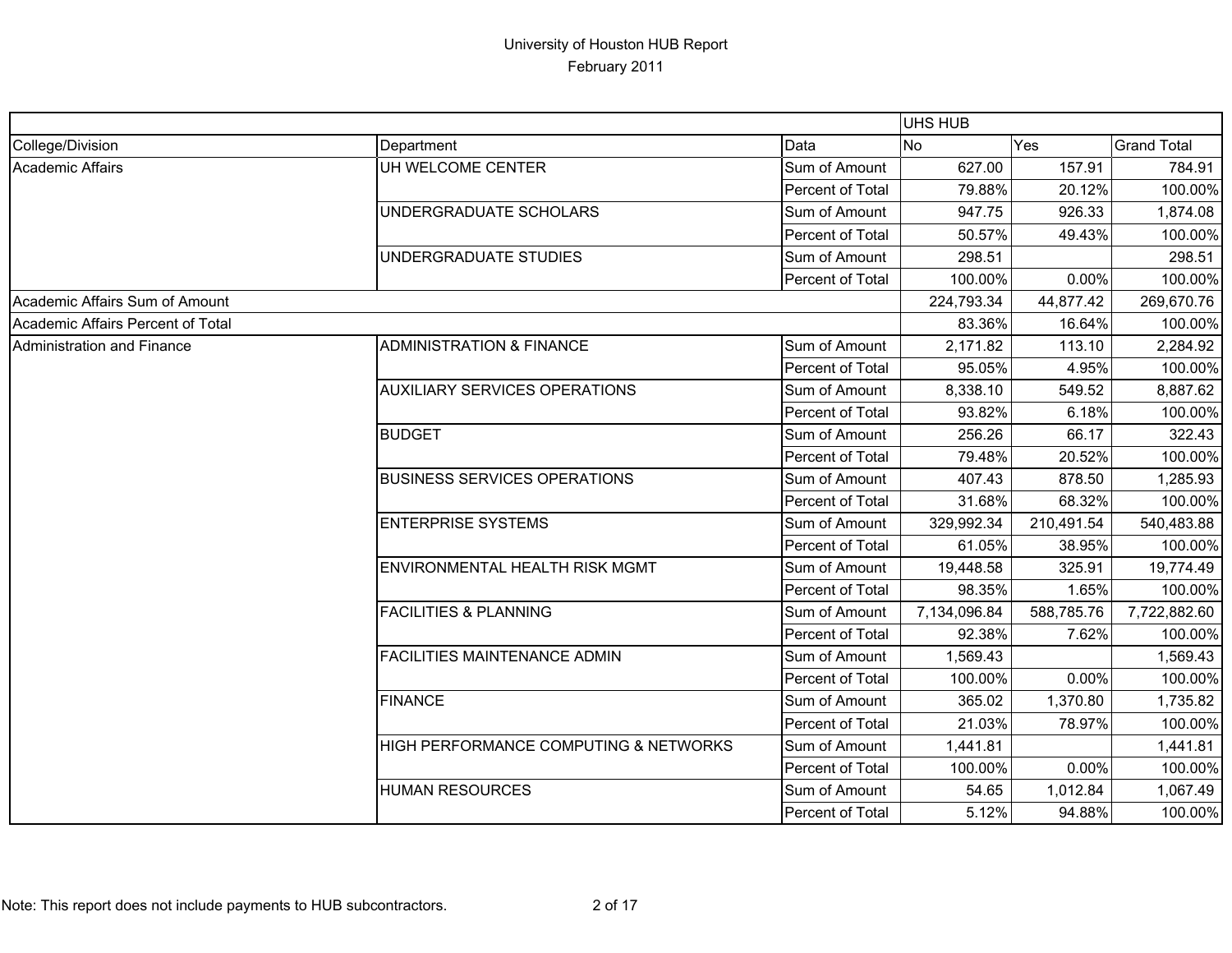|                            |                                        |                  | UHS HUB    |            |                    |
|----------------------------|----------------------------------------|------------------|------------|------------|--------------------|
| College/Division           | Department                             | Data             | <b>No</b>  | Yes        | <b>Grand Total</b> |
| Administration and Finance | <b>INST - BUSINESS SERVICES</b>        | Sum of Amount    | 12,098.89  |            | 12,098.89          |
|                            |                                        | Percent of Total | 100.00%    | 0.00%      | 100.00%            |
|                            | MINOR AND PLANNED PROJECTS             | Sum of Amount    | 16.58      |            | 16.58              |
|                            |                                        | Percent of Total | 100.00%    | $0.00\%$   | 100.00%            |
|                            | ONE CARD PROGRAM                       | Sum of Amount    | 4,471.53   | 750.36     | 5,221.89           |
|                            |                                        | Percent of Total | 85.63%     | 14.37%     | 100.00%            |
|                            | PARKING & TRANSPORTATION OPERATIONS    | Sum of Amount    | 260,106.16 | 665.14     | 260,771.30         |
|                            |                                        | Percent of Total | 99.74%     | 0.26%      | 100.00%            |
|                            | PHY PLANT-AUTOMOTIVE                   | Sum of Amount    | 10,251.74  | 498.50     | 10,750.24          |
|                            |                                        | Percent of Total | 95.36%     | 4.64%      | 100.00%            |
|                            | PHY PLANT-CENTRAL FACILITY SERVICES    | Sum of Amount    | 9,109.39   | 931.75     | 10,041.14          |
|                            |                                        | Percent of Total | 90.72%     | 9.28%      | 100.00%            |
|                            | PHY PLANT-CUSTODIAL SVCS               | Sum of Amount    | 20,678.74  |            | 20,678.74          |
|                            |                                        | Percent of Total | 100.00%    | 0.00%      | 100.00%            |
|                            | <b>PHY PLANT-GROUNDS MAINT</b>         | Sum of Amount    | 36,143.99  |            | 36,143.99          |
|                            |                                        | Percent of Total | 100.00%    | 0.00%      | 100.00%            |
|                            | PHY PLANT-SKILLED TRADES               | Sum of Amount    | 11,230.10  | 5,585.00   | 16,815.10          |
|                            |                                        | Percent of Total | 66.79%     | 33.21%     | 100.00%            |
|                            | PHY PLANT-SOLID WASTE                  | Sum of Amount    | 4,437.56   |            | 4,437.56           |
|                            |                                        | Percent of Total | 100.00%    | 0.00%      | 100.00%            |
|                            | PHY PLANT-UTILITY & TECHNICAL SERVICES | Sum of Amount    | 50,431.25  | 6,109.76   | 56,541.01          |
|                            |                                        | Percent of Total | 89.19%     | 10.81%     | 100.00%            |
|                            | PHYSICAL PLANT                         | Sum of Amount    | 67,142.53  | 133,094.84 | 200,237.37         |
|                            |                                        | Percent of Total | 33.53%     | 66.47%     | 100.00%            |
|                            | POLICE                                 | Sum of Amount    | 3,067.80   | 24,665.37  | 27,733.17          |
|                            |                                        | Percent of Total | 11.06%     | 88.94%     | 100.00%            |
|                            | POSTAL SERVICES OPERATIONS             | Sum of Amount    | 18,211.33  | 100.00     | 18,311.33          |
|                            |                                        | Percent of Total | 99.45%     | 0.55%      | 100.00%            |
|                            | PRINTING OPERATIONS                    | Sum of Amount    | 5,537.17   |            | 5,537.17           |
|                            |                                        | Percent of Total | 100.00%    | 0.00%      | 100.00%            |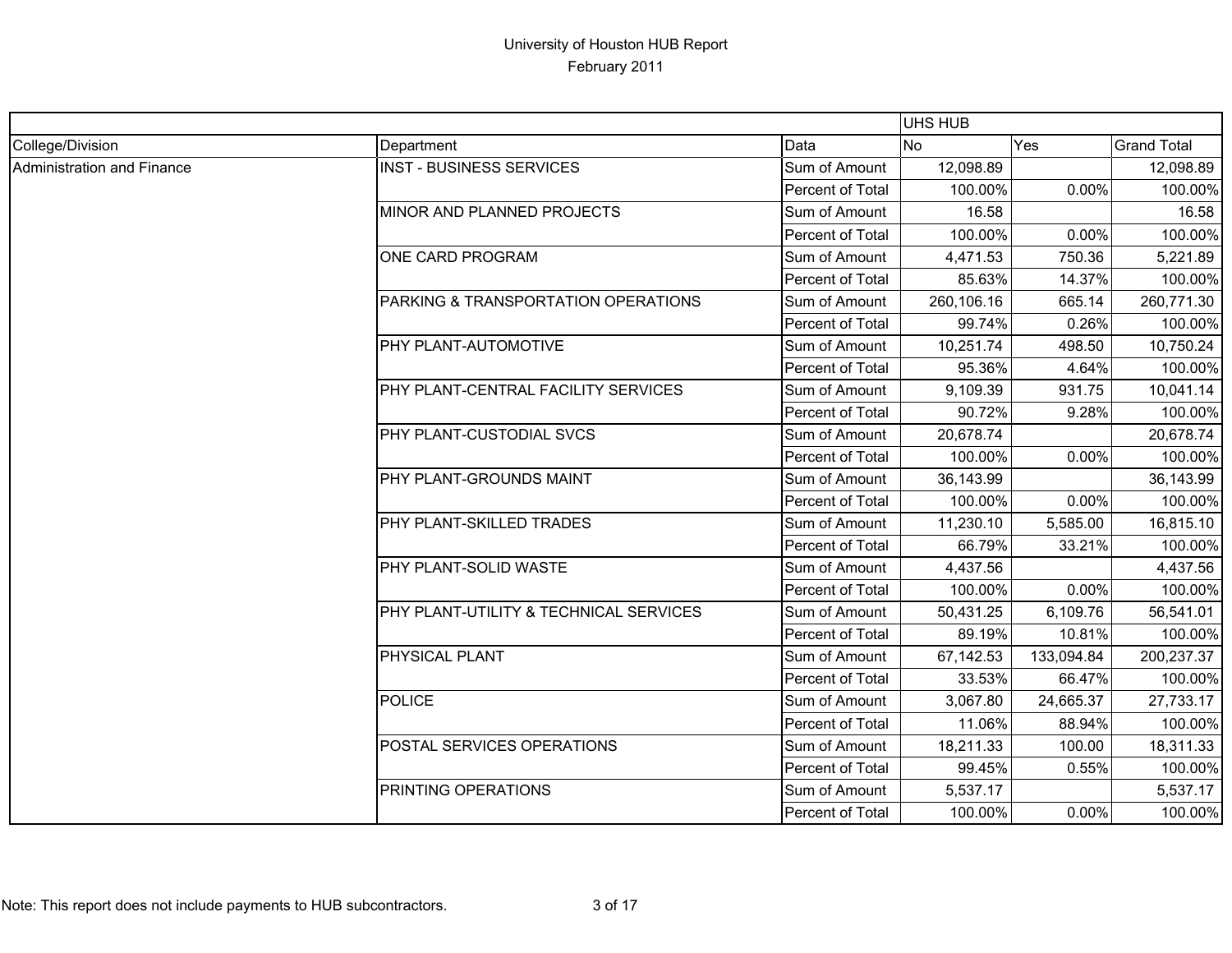|                                             |                                          |                         | <b>UHS HUB</b> |              |                    |
|---------------------------------------------|------------------------------------------|-------------------------|----------------|--------------|--------------------|
| College/Division                            | Department                               | Data                    | <b>No</b>      | Yes          | <b>Grand Total</b> |
| Administration and Finance                  | PURCHASED UTILITIES                      | Sum of Amount           | 25,697.00      | 10,188.00    | 35,885.00          |
|                                             |                                          | Percent of Total        | 71.61%         | 28.39%       | 100.00%            |
|                                             | RESIDENTIAL MAINTENANCE                  | Sum of Amount           | 59.50          |              | 59.50              |
|                                             |                                          | <b>Percent of Total</b> | 100.00%        | 0.00%        | 100.00%            |
|                                             | STUDENT FINANCIAL SERVICES               | Sum of Amount           | 13,588.68      | 3,439.56     | 17,028.24          |
|                                             |                                          | Percent of Total        | 79.80%         | 20.20%       | 100.00%            |
|                                             | <b>TECHNOLOGY SERVICES &amp; SUPPORT</b> | Sum of Amount           | 104,787.02     | 58,259.40    | 163,046.42         |
|                                             |                                          | Percent of Total        | 64.27%         | 35.73%       | 100.00%            |
|                                             | UNIV PROPERTY SERVICES OPERATIONS        | Sum of Amount           | 187,936.00     |              | 187,936.00         |
|                                             |                                          | <b>Percent of Total</b> | 100.00%        | 0.00%        | 100.00%            |
|                                             | UNIVERSITY INFORMATION TECHNOLOGY        | Sum of Amount           | 5,417.88       | 9,518.85     | 14,936.73          |
|                                             |                                          | Percent of Total        | 36.27%         | 63.73%       | 100.00%            |
| Administration and Finance Sum of Amount    |                                          |                         | 8,348,563.12   | 1,057,400.67 | 9,405,963.79       |
| Administration and Finance Percent of Total |                                          |                         | 88.76%         | 11.24%       | 100.00%            |
| Architecture                                | <b>DEAN, ARCHITECTURE</b>                | Sum of Amount           | 21,006.21      | 3,725.73     | 24,731.94          |
|                                             |                                          | <b>Percent of Total</b> | 84.94%         | 15.06%       | 100.00%            |
| Architecture Sum of Amount                  |                                          |                         | 21,006.21      | 3,725.73     | 24,731.94          |
| Architecture Percent of Total               |                                          |                         | 84.94%         | 15.06%       | 100.00%            |
| <b>Athletics</b>                            | <b>INTERCOLLEGIATE ATHLETICS</b>         | Sum of Amount           | 387,403.50     | 72,031.87    | 459,435.37         |
|                                             |                                          | Percent of Total        | 84.32%         | 15.68%       | 100.00%            |
| <b>Athletics Sum of Amount</b>              |                                          |                         | 387,403.50     | 72,031.87    | 459,435.37         |
| <b>Athletics Percent of Total</b>           |                                          |                         | 84.32%         | 15.68%       | 100.00%            |
| <b>Business Administration</b>              | ACCOUNTANCY AND TAXATION                 | Sum of Amount           | 501.94         | 439.47       | 941.41             |
|                                             |                                          | Percent of Total        | 53.32%         | 46.68%       | 100.00%            |
|                                             | <b>ACCOUNTING CERTIFICATE PROGRAM</b>    | Sum of Amount           | 5,374.75       | 453.37       | 5,828.12           |
|                                             |                                          | Percent of Total        | 92.22%         | 7.78%        | 100.00%            |
|                                             | <b>BAUER CAREER SERVICES CTR</b>         | Sum of Amount           | 2,733.12       | 1,146.14     | 3,879.26           |
|                                             |                                          | Percent of Total        | 70.45%         | 29.55%       | 100.00%            |
|                                             | <b>BAUER COMMUNICATIONS</b>              | Sum of Amount           | 15,538.01      | 439.28       | 15,977.29          |
|                                             |                                          | Percent of Total        | 97.25%         | 2.75%        | 100.00%            |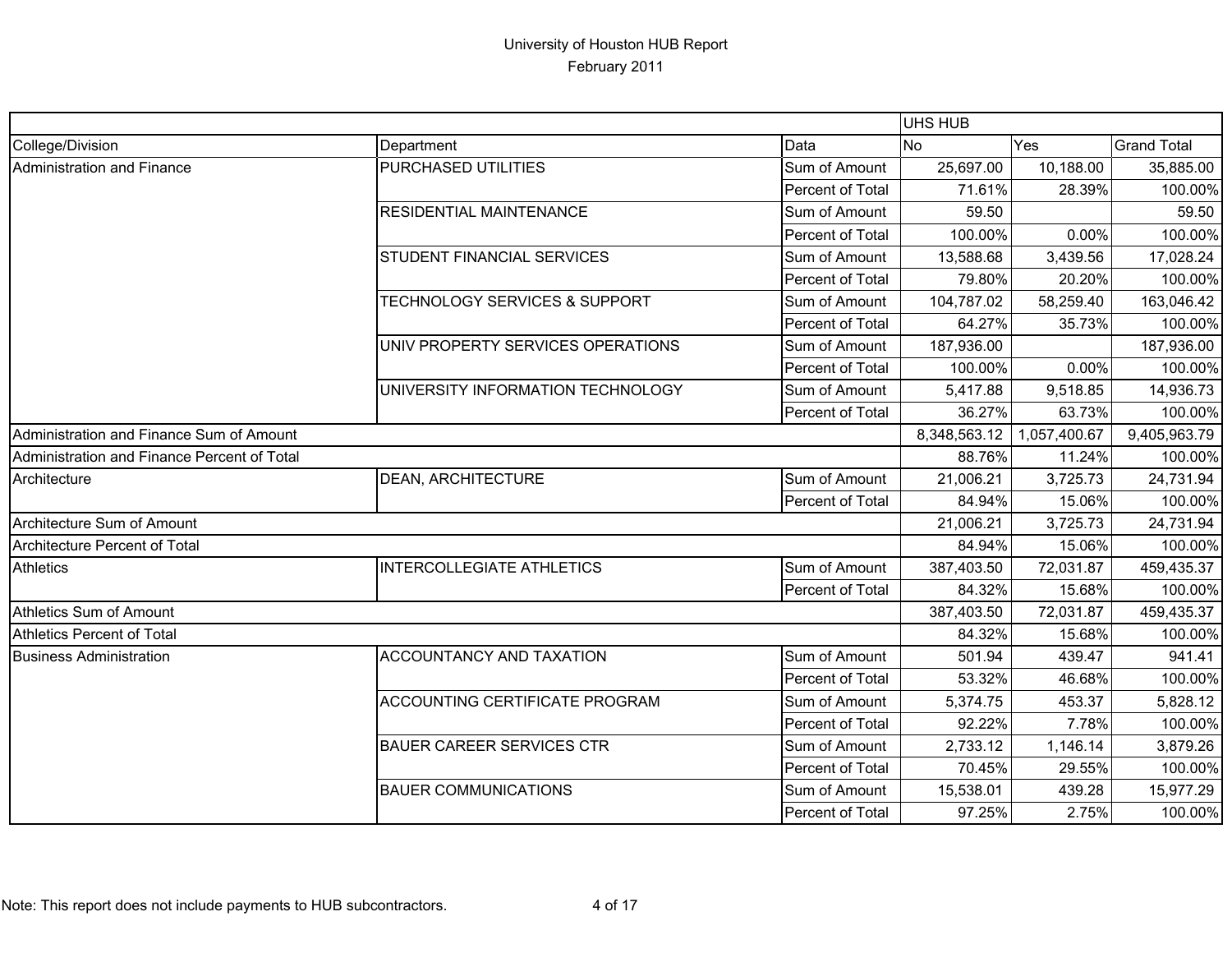|                                          |                                       |                         | UHS HUB        |           |                    |
|------------------------------------------|---------------------------------------|-------------------------|----------------|-----------|--------------------|
| College/Division                         | Department                            | Data                    | N <sub>o</sub> | Yes       | <b>Grand Total</b> |
| <b>Business Administration</b>           | <b>BAUER DIVISION OF TECHNOLOGY</b>   | Sum of Amount           | 7,426.17       | 4,896.65  | 12,322.82          |
|                                          |                                       | Percent of Total        | 60.26%         | 39.74%    | 100.00%            |
|                                          | DEAN'S OFFICE, BAUER COLLEGE          | Sum of Amount           | 58,799.02      | 4,040.15  | 62,839.17          |
|                                          |                                       | <b>Percent of Total</b> | 93.57%         | 6.43%     | 100.00%            |
|                                          | DECISION AND INFORMATION SCIEN        | Sum of Amount           | 810.77         | 510.80    | 1,321.57           |
|                                          |                                       | Percent of Total        | 61.35%         | 38.65%    | 100.00%            |
|                                          | <b>EXECUTIVE DEGREE PROGRAMS</b>      | Sum of Amount           | 25,873.75      | 2,202.70  | 28,076.45          |
|                                          |                                       | Percent of Total        | 92.15%         | 7.85%     | 100.00%            |
|                                          | FINANCE-BAUER COLLEGE                 | Sum of Amount           | 1,388.93       | 1,101.49  | 2,490.42           |
|                                          |                                       | <b>Percent of Total</b> | 55.77%         | 44.23%    | 100.00%            |
|                                          | <b>GLOBAL ENERGY MGMT INST</b>        | Sum of Amount           | 76.25          |           | 76.25              |
|                                          |                                       | Percent of Total        | 100.00%        | 0.00%     | 100.00%            |
|                                          | MANAGEMENT-BAUER COLLEGE              | Sum of Amount           | 3,940.03       | 1,670.62  | 5,610.65           |
|                                          |                                       | Percent of Total        | 70.22%         | 29.78%    | 100.00%            |
|                                          | MARKETING-BAUER COLLEGE               | Sum of Amount           | 778.88         | 468.37    | 1,247.25           |
|                                          |                                       | Percent of Total        | 62.45%         | 37.55%    | 100.00%            |
|                                          | <b>MBA STUDENT SERVICES CENTER</b>    | Sum of Amount           | 975.00         | 355.57    | 1,330.57           |
|                                          |                                       | Percent of Total        | 73.28%         | 26.72%    | 100.00%            |
|                                          | SALES EXCELLENCE INSTITUTE            | Sum of Amount           | 4,313.21       | 107.33    | 4,420.54           |
|                                          |                                       | Percent of Total        | 97.57%         | 2.43%     | 100.00%            |
|                                          | SMALL BUSINESS DEV CENTER             | Sum of Amount           | 32,967.69      | 9,540.11  | 42,507.80          |
|                                          |                                       | Percent of Total        | 77.56%         | 22.44%    | 100.00%            |
|                                          | UNDERGRAD BUSINESS PROG               | Sum of Amount           | 1,220.10       | 663.81    | 1,883.91           |
|                                          |                                       | Percent of Total        | 64.76%         | 35.24%    | 100.00%            |
|                                          | <b>WOLFF CTR FOR ENTREPRENEURSHIP</b> | Sum of Amount           | 1,787.81       | 509.61    | 2,297.42           |
|                                          |                                       | Percent of Total        | 77.82%         | 22.18%    | 100.00%            |
| Business Administration Sum of Amount    |                                       |                         | 164,505.43     | 28,545.47 | 193,050.90         |
| Business Administration Percent of Total |                                       |                         | 85.21%         | 14.79%    | 100.00%            |
| Chancellor/President                     | <b>AFFIRMATIVE ACTION</b>             | Sum of Amount           | 496.66         | 21.71     | 518.37             |
|                                          |                                       | Percent of Total        | 95.81%         | 4.19%     | 100.00%            |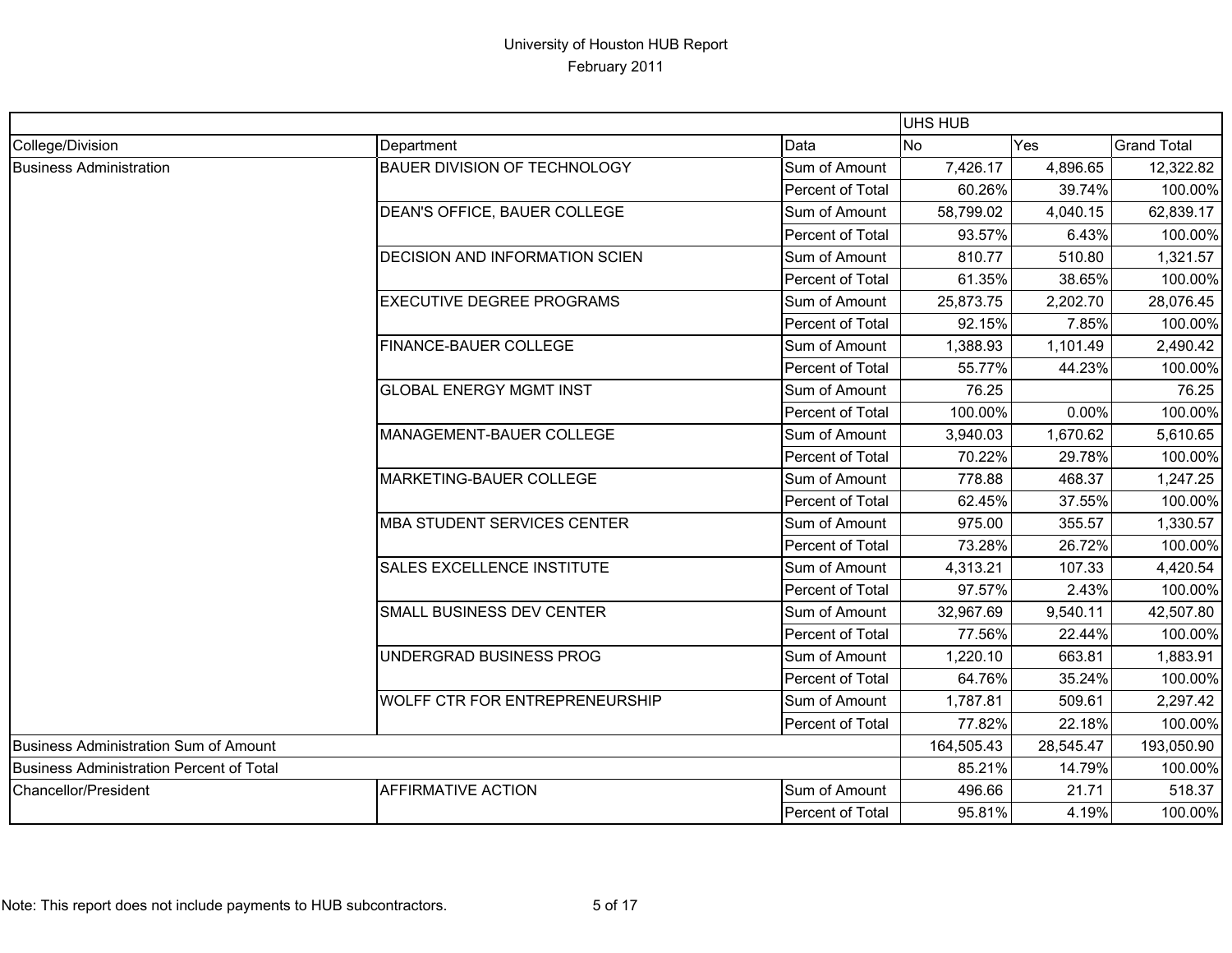|                                       |                                      |                         | <b>UHS HUB</b> |           |                    |
|---------------------------------------|--------------------------------------|-------------------------|----------------|-----------|--------------------|
| College/Division                      | Department                           | Data                    | <b>No</b>      | Yes       | <b>Grand Total</b> |
| Chancellor/President                  | <b>PRESIDENT</b>                     | Sum of Amount           | 3,751.98       | 1,095.20  | 4,847.18           |
|                                       |                                      | Percent of Total        | 77.41%         | 22.59%    | 100.00%            |
| Chancellor/President Sum of Amount    |                                      |                         | 4,248.64       | 1,116.91  | 5,365.55           |
| Chancellor/President Percent of Total |                                      |                         | 79.18%         | 20.82%    | 100.00%            |
| Education                             | <b>ASIAN AMERICAN STUDIES</b>        | Sum of Amount           | 161.10         | 162.10    | 323.20             |
|                                       |                                      | Percent of Total        | 49.85%         | 50.15%    | 100.00%            |
|                                       | CENTER FOR INFO TECH IN EDUCATION    | Sum of Amount           | 13,885.88      | 1,583.50  | 15,469.38          |
|                                       |                                      | <b>Percent of Total</b> | 89.76%         | 10.24%    | 100.00%            |
|                                       | CONSISTENCY MGMT & COOP DISCIP       | Sum of Amount           | 1,172.29       | 2,725.67  | 3,897.96           |
|                                       |                                      | <b>Percent of Total</b> | 30.07%         | 69.93%    | 100.00%            |
|                                       | <b>CURRICULUM AND INSTRUCTION</b>    | Sum of Amount           | 11,473.73      | 2,849.03  | 14,322.76          |
|                                       |                                      | <b>Percent of Total</b> | 80.11%         | 19.89%    | 100.00%            |
|                                       | <b>DEAN, EDUCATION</b>               | Sum of Amount           | 3,210.40       | 1,861.40  | 5,071.80           |
|                                       |                                      | Percent of Total        | 63.30%         | 36.70%    | 100.00%            |
|                                       | EDUC EFFECTIVENESS & OUTREACH        | Sum of Amount           | 667.48         | 137.72    | 805.20             |
|                                       |                                      | Percent of Total        | 82.90%         | 17.10%    | 100.00%            |
|                                       | EDUCATIONAL PSYCHOLOGY               | Sum of Amount           | 5,765.46       | 340.53    | 6,105.99           |
|                                       |                                      | <b>Percent of Total</b> | 94.42%         | 5.58%     | 100.00%            |
|                                       | <b>INSTITUTE FOR URBAN EDUCATION</b> | Sum of Amount           | 744.85         | 531.67    | 1,276.52           |
|                                       |                                      | Percent of Total        | 58.35%         | 41.65%    | 100.00%            |
| Education Sum of Amount               |                                      |                         | 37,081.19      | 10,191.62 | 47,272.81          |
| <b>Education Percent of Total</b>     |                                      |                         | 78.44%         | 21.56%    | 100.00%            |
| Engineering                           | <b>BIOMEDICAL ENGINEERING</b>        | Sum of Amount           | 10,900.05      | 1,617.89  | 12,517.94          |
|                                       |                                      | Percent of Total        | 87.08%         | 12.92%    | 100.00%            |
|                                       | <b>CHEMICAL ENGINEERING</b>          | Sum of Amount           | 364,863.22     | 21,504.13 | 386,367.35         |
|                                       |                                      | Percent of Total        | 94.43%         | 5.57%     | 100.00%            |
|                                       | <b>CIVIL ENGINEERING</b>             | Sum of Amount           | 67,177.78      | 873.51    | 68,051.29          |
|                                       |                                      | Percent of Total        | 98.72%         | 1.28%     | 100.00%            |
|                                       | CTR FOR INNOVATIVE GROUTING          | Sum of Amount           | 1,069.24       |           | 1,069.24           |
|                                       |                                      | Percent of Total        | 100.00%        | $0.00\%$  | 100.00%            |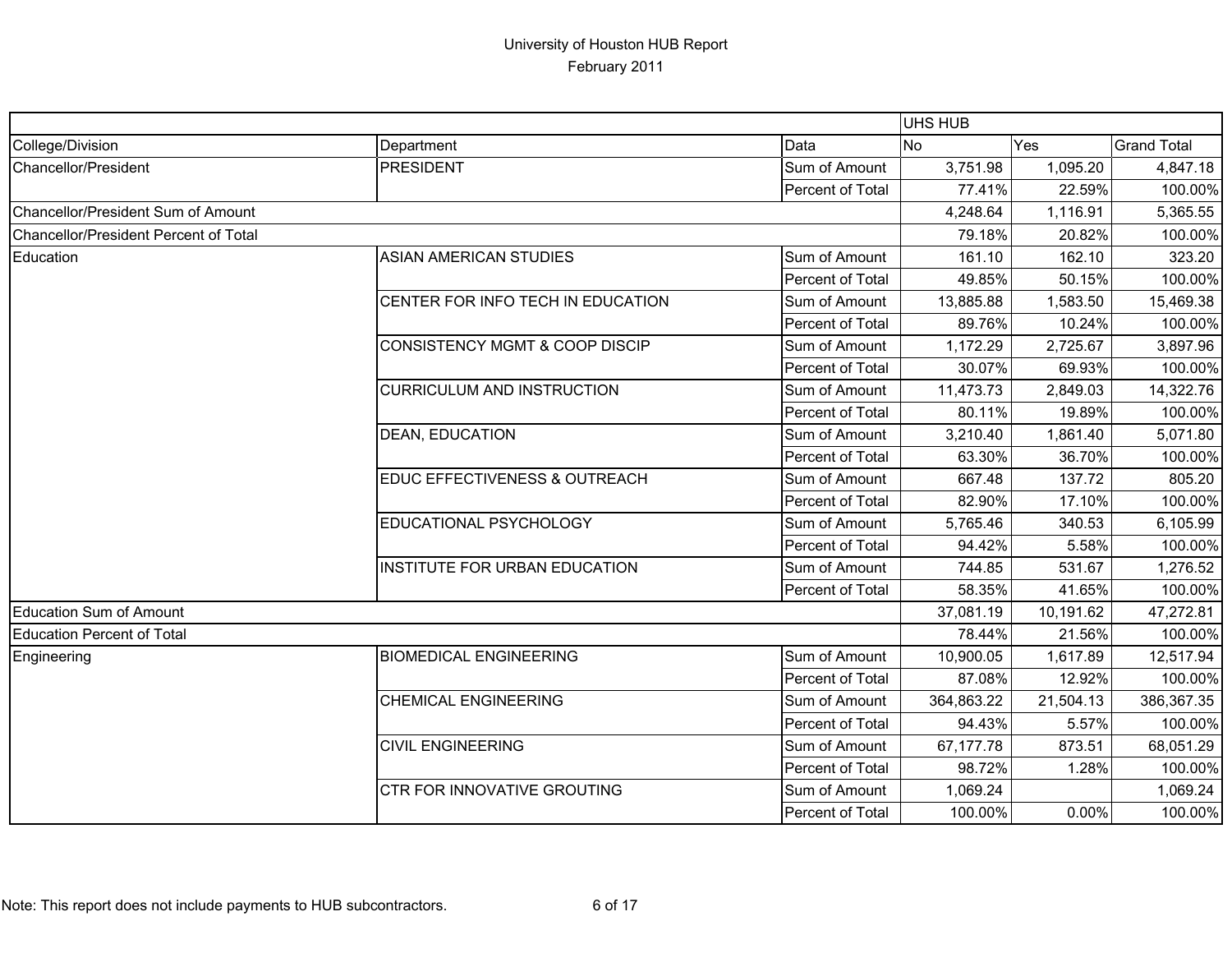|                                  |                                            |                         | <b>UHS HUB</b> |            |                    |
|----------------------------------|--------------------------------------------|-------------------------|----------------|------------|--------------------|
| College/Division                 | Department                                 | Data                    | No             | Yes        | <b>Grand Total</b> |
| Engineering                      | <b>DEAN, ENGINEERING</b>                   | Sum of Amount           | 29,623.65      | 112,168.60 | 141,792.25         |
|                                  |                                            | Percent of Total        | 20.89%         | 79.11%     | 100.00%            |
|                                  | <b>ELECTRICAL ENGINEERING</b>              | Sum of Amount           | 48,483.76      | 76,256.21  | 124,739.97         |
|                                  |                                            | Percent of Total        | 38.87%         | 61.13%     | 100.00%            |
|                                  | <b>ENGINEERING SERVICES</b>                | Sum of Amount           | 9.01           | 5,143.39   | 5,152.40           |
|                                  |                                            | Percent of Total        | 0.17%          | 99.83%     | 100.00%            |
|                                  | <b>INDUSTRIAL ENGINEERING</b>              | Sum of Amount           | 1,658.23       | 1,039.86   | 2,698.09           |
|                                  |                                            | Percent of Total        | 61.46%         | 38.54%     | 100.00%            |
|                                  | <b>INTEGRATED BIO &amp; NANO SYSTEM</b>    | Sum of Amount           | 169.02         |            | 169.02             |
|                                  |                                            | Percent of Total        | 100.00%        | 0.00%      | 100.00%            |
|                                  | MECHANICAL ENGINEERING                     | Sum of Amount           | 502,637.10     | 2,754.05   | 505,391.15         |
|                                  |                                            | Percent of Total        | 99.46%         | 0.54%      | 100.00%            |
|                                  | NATL CTR FOR AIRBORNE LASER MAPPING        | Sum of Amount           | 2,147.04       |            | 2,147.04           |
|                                  |                                            | <b>Percent of Total</b> | 100.00%        | 0.00%      | 100.00%            |
|                                  | <b>WIND ENERGY CENTER</b>                  | Sum of Amount           | 4,618.66       |            | 4,618.66           |
|                                  |                                            | Percent of Total        | 100.00%        | 0.00%      | 100.00%            |
| <b>Engineering Sum of Amount</b> |                                            |                         | 1,033,356.76   | 221,357.64 | 1,254,714.40       |
| Engineering Percent of Total     |                                            |                         | 82.36%         | 17.64%     | 100.00%            |
| Graduate College of Social Work  | ADMISSIONS-GCSW                            | Sum of Amount           | 332.97         |            | 332.97             |
|                                  |                                            | Percent of Total        | 100.00%        | 0.00%      | 100.00%            |
|                                  | CHILD & FAMILY CTR FOR INNOVATIVE RESEARCH | Sum of Amount           | 540.00         | 16.58      | 556.58             |
|                                  |                                            | Percent of Total        | 97.02%         | 2.98%      | 100.00%            |
|                                  | CTR DRUG & SOCIAL POLICY RESRC             | Sum of Amount           | 1,694.80       | 1,686.91   | 3,381.71           |
|                                  |                                            | Percent of Total        | 50.12%         | 49.88%     | 100.00%            |
|                                  | <b>DEAN, SOCIAL WORK</b>                   | Sum of Amount           | 3,176.36       | 621.81     | 3,798.17           |
|                                  |                                            | Percent of Total        | 83.63%         | 16.37%     | 100.00%            |
|                                  | <b>GCSW INFORMATION TECHNOLOGY</b>         | Sum of Amount           | 2,258.18       | 1,538.54   | 3,796.72           |
|                                  |                                            | Percent of Total        | 59.48%         | 40.52%     | 100.00%            |
|                                  | OFFICE FOR DRUG & SOCIAL POLICY RESEARCH   | Sum of Amount           |                | 617.59     | 617.59             |
|                                  |                                            | Percent of Total        | 0.00%          | 100.00%    | 100.00%            |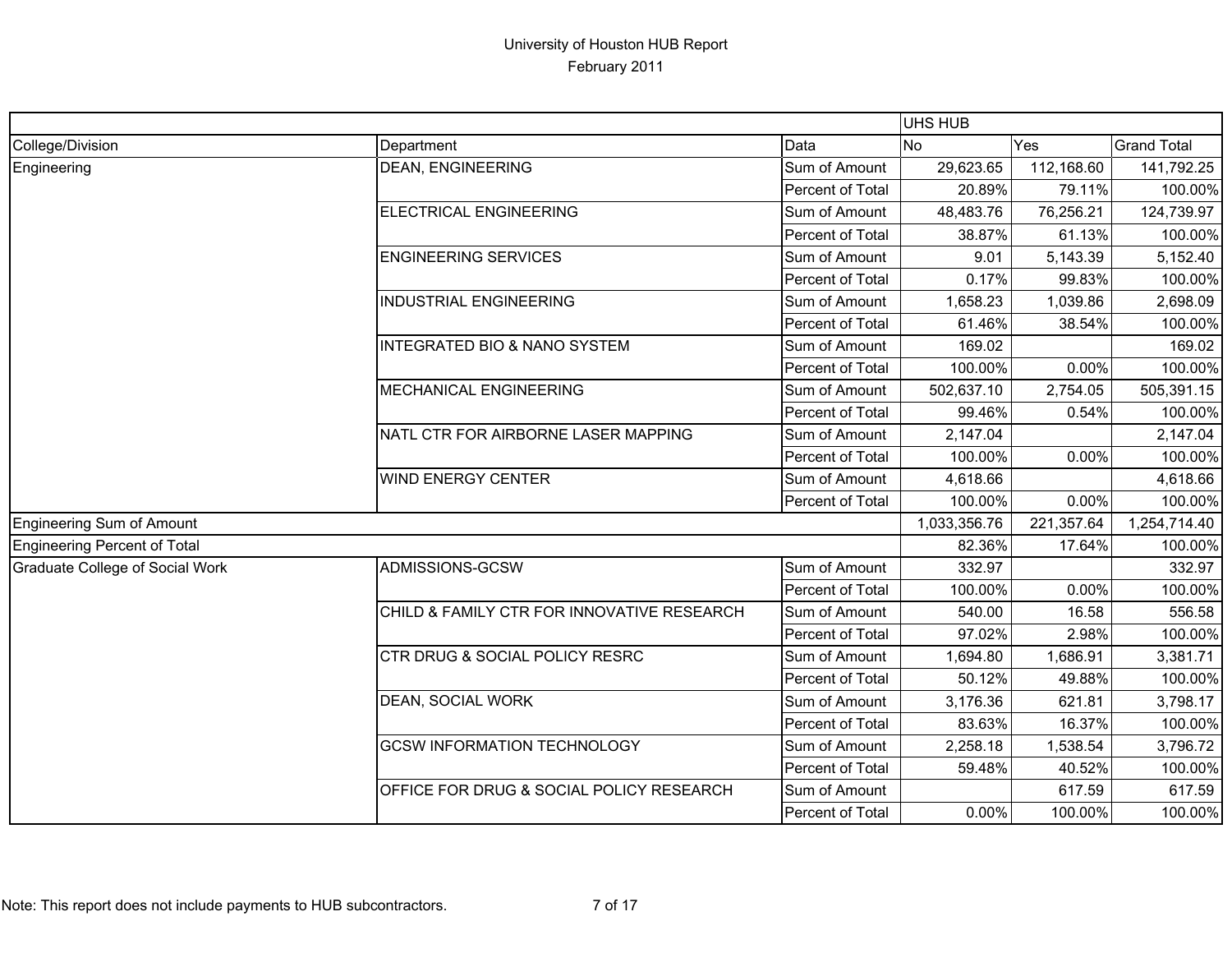|                                                  |                                   |                  | UHS HUB   |           |                    |
|--------------------------------------------------|-----------------------------------|------------------|-----------|-----------|--------------------|
| College/Division                                 | Department                        | Data             | <b>No</b> | Yes       | <b>Grand Total</b> |
| <b>Graduate College of Social Work</b>           | OFFICE OF COMMUNITY PROJECTS      | Sum of Amount    |           | 65.00     | 65.00              |
|                                                  |                                   | Percent of Total | 0.00%     | 100.00%   | 100.00%            |
| Graduate College of Social Work Sum of Amount    |                                   |                  | 8,002.31  | 4,546.43  | 12,548.74          |
| Graduate College of Social Work Percent of Total |                                   |                  | 63.77%    | 36.23%    | 100.00%            |
| Honors College                                   | DEAN, HONORS COLLEGE              | Sum of Amount    | 5,267.05  | 2,913.70  | 8,180.75           |
|                                                  |                                   | Percent of Total | 64.38%    | 35.62%    | 100.00%            |
|                                                  | <b>HOUSTON TEACHERS INSTITUTE</b> | Sum of Amount    | 149.07    |           | 149.07             |
|                                                  |                                   | Percent of Total | 100.00%   | 0.00%     | 100.00%            |
| Honors College Sum of Amount                     |                                   |                  | 5,416.12  | 2,913.70  | 8,329.82           |
| Honors College Percent of Total                  |                                   |                  | 65.02%    | 34.98%    | 100.00%            |
| Hotel and Restaurant Management                  | DEAN, HOTEL & RESTAURANT MANAG    | Sum of Amount    | 6,402.33  | 590.55    | 6,992.88           |
|                                                  |                                   | Percent of Total | 91.55%    | 8.45%     | 100.00%            |
|                                                  | HOTEL AND RESTAURANT MANAGEMENT   | Sum of Amount    | 79,427.84 | 7,375.26  | 86,803.10          |
|                                                  |                                   | Percent of Total | 91.50%    | 8.50%     | 100.00%            |
| Hotel and Restaurant Management Sum of Amount    |                                   |                  | 85,830.17 | 7,965.81  | 93,795.98          |
| Hotel and Restaurant Management Percent of Total |                                   |                  | 91.51%    | 8.49%     | 100.00%            |
| Law Center                                       | ASSOCIATE DEAN, LAW               | Sum of Amount    | 93.54     |           | 93.54              |
|                                                  |                                   | Percent of Total | 100.00%   | 0.00%     | 100.00%            |
|                                                  | <b>BLAKELEY INSTITUTE</b>         | Sum of Amount    | 9,429.96  | 836.65    | 10,266.61          |
|                                                  |                                   | Percent of Total | 91.85%    | 8.15%     | 100.00%            |
|                                                  | <b>BUSINESS SERVICES, LAW</b>     | Sum of Amount    | 1,637.75  | 13,906.59 | 15,544.34          |
|                                                  |                                   | Percent of Total | 10.54%    | 89.46%    | 100.00%            |
|                                                  | CAREER SERVICES, LAW              | Sum of Amount    | 726.51    | 1,257.75  | 1,984.26           |
|                                                  |                                   | Percent of Total | 36.61%    | 63.39%    | 100.00%            |
|                                                  | CHAIRS AND PROFESSORSHIPS, LAW    | Sum of Amount    |           | 24.43     | 24.43              |
|                                                  |                                   | Percent of Total | 0.00%     | 100.00%   | 100.00%            |
|                                                  | DEAN, LAW                         | Sum of Amount    | 2,052.42  |           | 2,052.42           |
|                                                  |                                   | Percent of Total | 100.00%   | 0.00%     | 100.00%            |
|                                                  | <b>EXTERNAL AFFAIRS, LAW</b>      | Sum of Amount    |           | 12.72     | 12.72              |
|                                                  |                                   | Percent of Total | 0.00%     | 100.00%   | 100.00%            |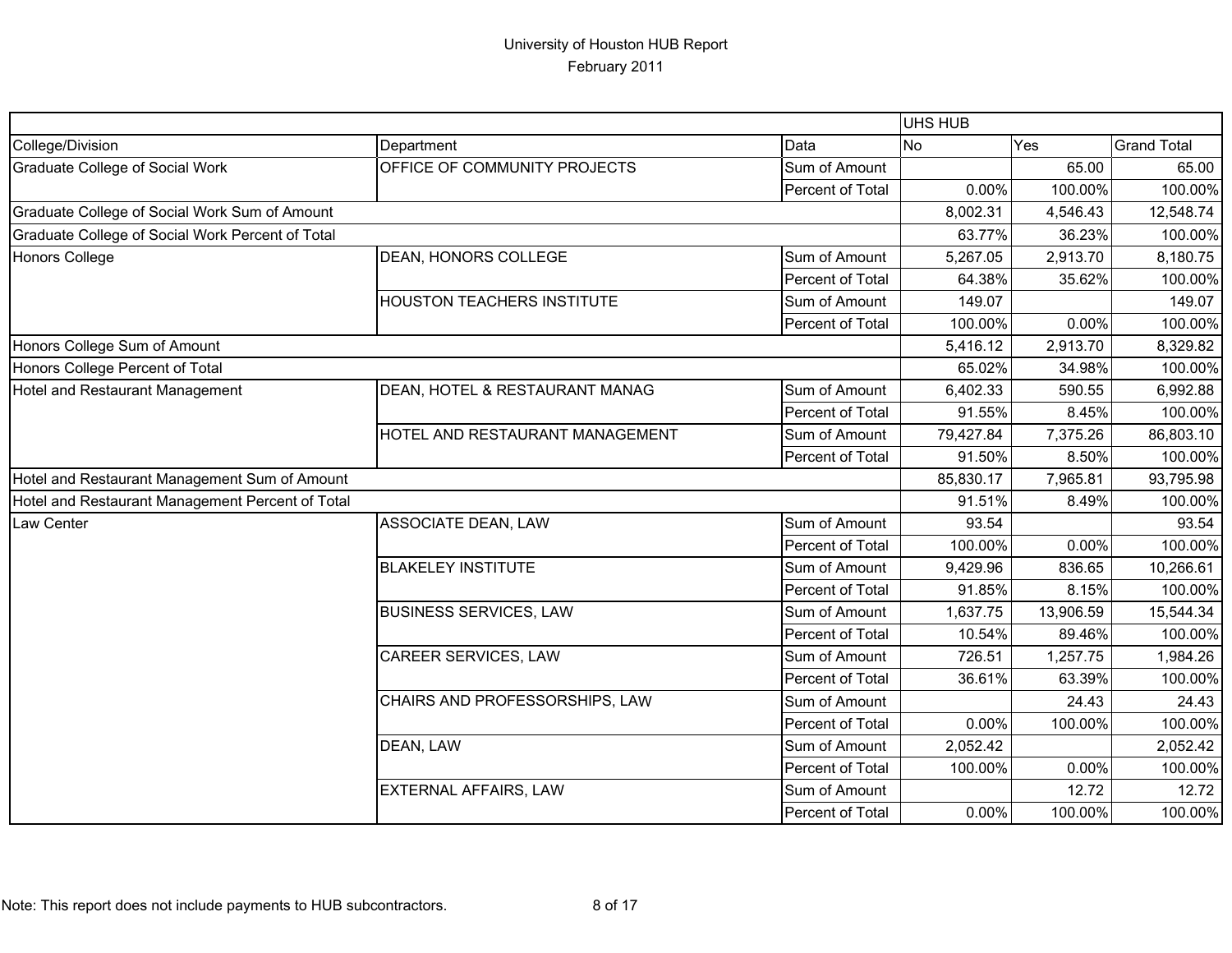|                                  |                               |                  | <b>UHS HUB</b> |           |                    |
|----------------------------------|-------------------------------|------------------|----------------|-----------|--------------------|
| College/Division                 | Department                    | Data             | <b>No</b>      | Yes       | <b>Grand Total</b> |
| Law Center                       | FACILITIES, LAW               | Sum of Amount    | 2,686.72       | 27.00     | 2,713.72           |
|                                  |                               | Percent of Total | 99.01%         | 0.99%     | 100.00%            |
|                                  | <b>FACULTY SUPPORT LAW</b>    | Sum of Amount    | 1,291.88       | 830.85    | 2,122.73           |
|                                  |                               | Percent of Total | 60.86%         | 39.14%    | 100.00%            |
|                                  | HEALTH LAW & POLICY INSTITUTE | Sum of Amount    | 107.05         | 837.81    | 944.86             |
|                                  |                               | Percent of Total | 11.33%         | 88.67%    | 100.00%            |
|                                  | <b>IHELG</b>                  | Sum of Amount    | 164.13         |           | 164.13             |
|                                  |                               | Percent of Total | 100.00%        | 0.00%     | 100.00%            |
|                                  | LAW INFORMATION TECHNOLOGY    | Sum of Amount    | 1,406.39       | 633.70    | 2,040.09           |
|                                  |                               | Percent of Total | 68.94%         | 31.06%    | 100.00%            |
|                                  | <b>LAW LIBRARY</b>            | Sum of Amount    | 40,260.81      | 1,075.82  | 41,336.63          |
|                                  |                               | Percent of Total | 97.40%         | 2.60%     | 100.00%            |
|                                  | LEGAL AID CLINIC, LAW         | Sum of Amount    | 650.77         | 477.84    | 1,128.61           |
|                                  |                               | Percent of Total | 57.66%         | 42.34%    | 100.00%            |
|                                  | LEGAL RESEARCH & WRITING, LAW | Sum of Amount    |                | 766.45    | 766.45             |
|                                  |                               | Percent of Total | 0.00%          | 100.00%   | 100.00%            |
|                                  | STUDENT ORGANIZATION, LAW     | Sum of Amount    | 5,405.52       |           | 5,405.52           |
|                                  |                               | Percent of Total | 100.00%        | 0.00%     | 100.00%            |
|                                  | STUDENT SERVICES, LAW         | Sum of Amount    | 5,271.85       | 295.89    | 5,567.74           |
|                                  |                               | Percent of Total | 94.69%         | 5.31%     | 100.00%            |
| Law Center Sum of Amount         |                               |                  | 71,185.30      | 20,983.50 | 92,168.80          |
| Law Center Percent of Total      |                               |                  | 77.23%         | 22.77%    | 100.00%            |
| Liberal Arts and Social Sciences | <b>AEROSPACE STUDIES</b>      | Sum of Amount    | 446.07         | 661.36    | 1,107.43           |
|                                  |                               | Percent of Total | 40.28%         | 59.72%    | 100.00%            |
|                                  | AFRICAN-AMERICAN STUDIES      | Sum of Amount    | 331.10         | 836.05    | 1,167.15           |
|                                  |                               | Percent of Total | 28.37%         | 71.63%    | 100.00%            |
|                                  | <b>ANTHROPOLOGY</b>           | Sum of Amount    | 279.99         | 594.29    | 874.28             |
|                                  |                               | Percent of Total | 32.03%         | 67.97%    | 100.00%            |
|                                  | <b>ART</b>                    | Sum of Amount    | 15,795.42      | 4,993.45  | 20,788.87          |
|                                  |                               | Percent of Total | 75.98%         | 24.02%    | 100.00%            |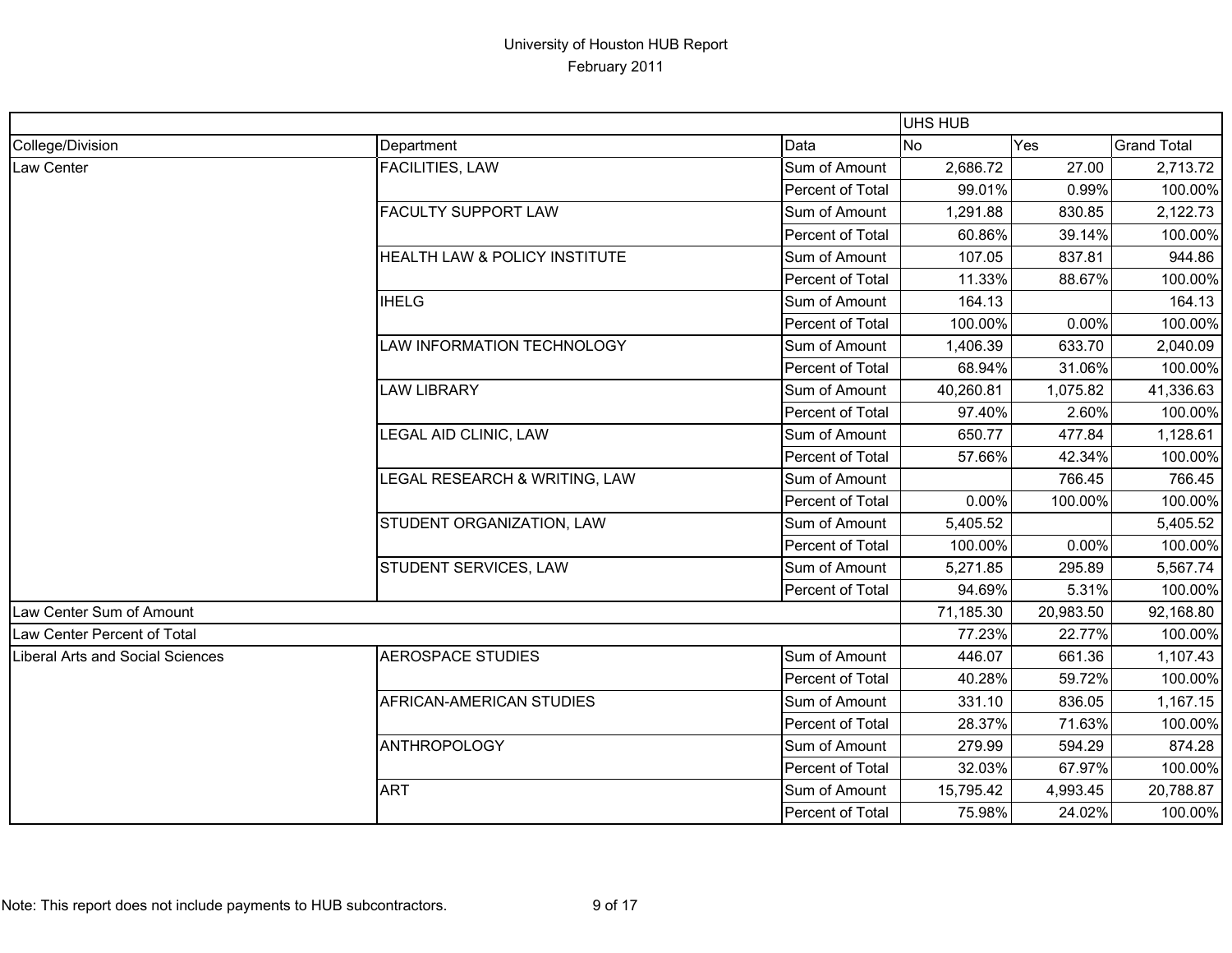|                                         |                                  |                  | <b>UHS HUB</b> |           |                    |
|-----------------------------------------|----------------------------------|------------------|----------------|-----------|--------------------|
| College/Division                        | Department                       | Data             | <b>No</b>      | Yes       | <b>Grand Total</b> |
| <b>Liberal Arts and Social Sciences</b> | <b>ARTE PUBLICO</b>              | Sum of Amount    | 44,282.53      | 3,830.91  | 48,113.44          |
|                                         |                                  | Percent of Total | 92.04%         | 7.96%     | 100.00%            |
|                                         | <b>BAND</b>                      | Sum of Amount    | 636.02         |           | 636.02             |
|                                         |                                  | Percent of Total | 100.00%        | 0.00%     | 100.00%            |
|                                         | <b>BLAFFER GALLERY</b>           | Sum of Amount    | 7,383.15       | 253.47    | 7,636.62           |
|                                         |                                  | Percent of Total | 96.68%         | 3.32%     | 100.00%            |
|                                         | CENTER FOR PUBLIC HISTORY        | Sum of Amount    | 2,879.98       | 223.75    | 3,103.73           |
|                                         |                                  | Percent of Total | 92.79%         | 7.21%     | 100.00%            |
|                                         | CENTER FOR PUBLIC POLICY         | Sum of Amount    | 14,130.07      | 41.36     | 14,171.43          |
|                                         |                                  | Percent of Total | 99.71%         | 0.29%     | 100.00%            |
|                                         | <b>COMMUNICATION</b>             | Sum of Amount    | 10,833.21      | 24,801.76 | 35,634.97          |
|                                         |                                  | Percent of Total | 30.40%         | 69.60%    | 100.00%            |
|                                         | <b>COMMUNICATIONS DISORDERS</b>  | Sum of Amount    | 14,248.92      | 930.32    | 15,179.24          |
|                                         |                                  | Percent of Total | 93.87%         | 6.13%     | 100.00%            |
|                                         | <b>CWMCA CENTER FOR THE ARTS</b> | Sum of Amount    | 3,522.07       | 366.31    | 3,888.38           |
|                                         |                                  | Percent of Total | 90.58%         | 9.42%     | 100.00%            |
|                                         | DEAN, LIBERAL ARTS & SOC SCI     | Sum of Amount    | 780.46         | 2,069.17  | 2,849.63           |
|                                         |                                  | Percent of Total | 27.39%         | 72.61%    | 100.00%            |
|                                         | <b>ECONOMICS</b>                 | Sum of Amount    | 10,802.20      | 278.92    | 11,081.12          |
|                                         |                                  | Percent of Total | 97.48%         | 2.52%     | 100.00%            |
|                                         | <b>ENGLISH</b>                   | Sum of Amount    | 9,951.63       | 6,246.96  | 16,198.59          |
|                                         |                                  | Percent of Total | 61.44%         | 38.56%    | 100.00%            |
|                                         | HEALTH AND HUMAN PERFORMANCE     | Sum of Amount    | 18,961.30      | 2,044.16  | 21,005.46          |
|                                         |                                  | Percent of Total | 90.27%         | 9.73%     | 100.00%            |
|                                         | <b>HISPANIC STUDIES</b>          | Sum of Amount    | 1,796.85       | 376.89    | 2,173.74           |
|                                         |                                  | Percent of Total | 82.66%         | 17.34%    | 100.00%            |
|                                         | <b>HISTORY</b>                   | Sum of Amount    | 2,786.18       | 887.75    | 3,673.93           |
|                                         |                                  | Percent of Total | 75.84%         | 24.16%    | 100.00%            |
|                                         | <b>LIBERAL STUDIES</b>           | Sum of Amount    | 459.47         | 93.59     | 553.06             |
|                                         |                                  | Percent of Total | 83.08%         | 16.92%    | 100.00%            |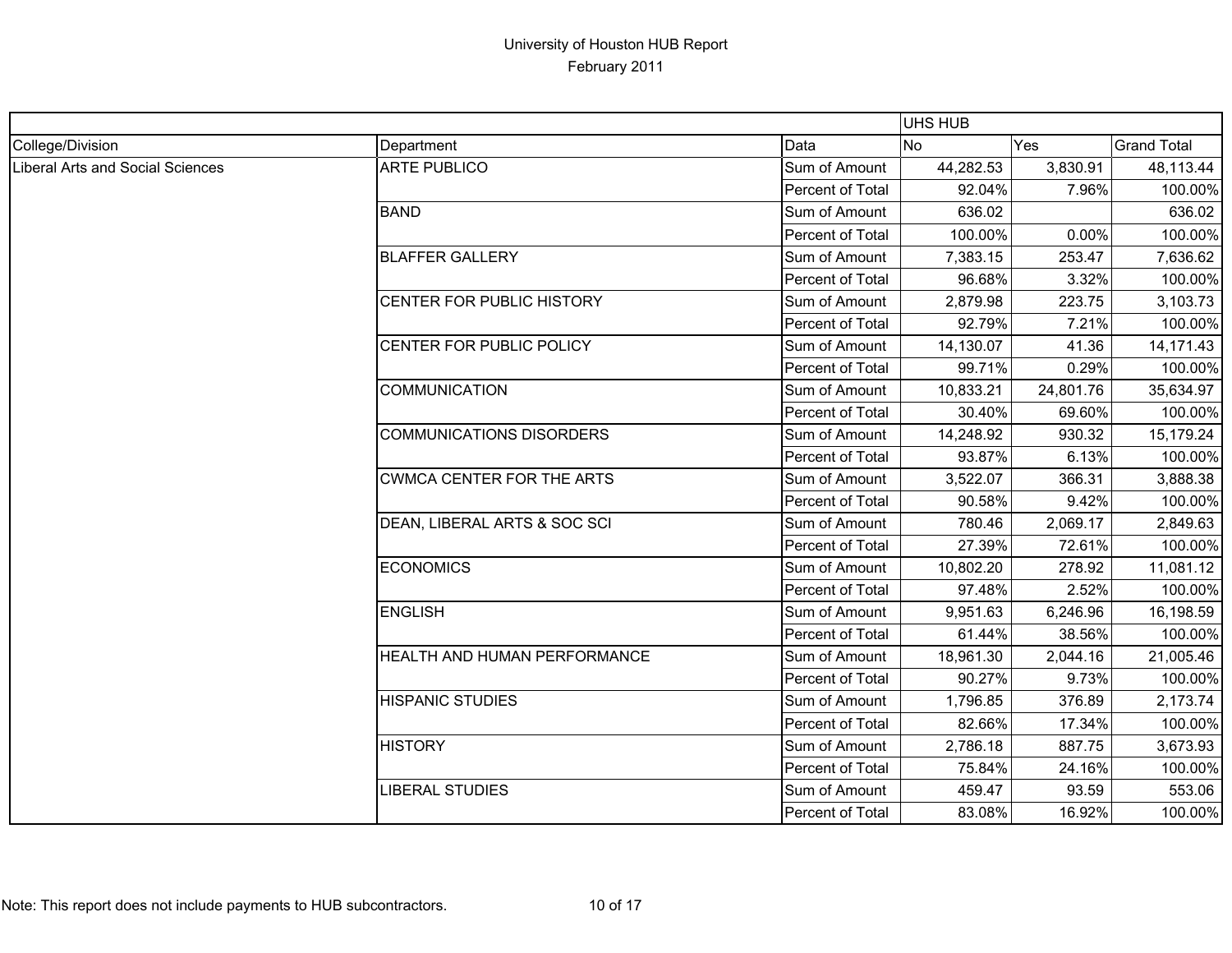|                                                   |                                        |                  | UHS HUB    |           |                    |
|---------------------------------------------------|----------------------------------------|------------------|------------|-----------|--------------------|
| College/Division                                  | Department                             | Data             | <b>No</b>  | Yes       | <b>Grand Total</b> |
| Liberal Arts and Social Sciences                  | <b>MEXICAN-AMERICAN STUDIES</b>        | Sum of Amount    | 2,298.51   | 632.19    | 2,930.70           |
|                                                   |                                        | Percent of Total | 78.43%     | 21.57%    | 100.00%            |
|                                                   | <b>MILITARY SCIENCE</b>                | Sum of Amount    | 458.20     |           | 458.20             |
|                                                   |                                        | Percent of Total | 100.00%    | 0.00%     | 100.00%            |
|                                                   | MODERN AND CLASSICAL LANGUAGES         | Sum of Amount    | 539.38     | 318.00    | 857.38             |
|                                                   |                                        | Percent of Total | 62.91%     | 37.09%    | 100.00%            |
|                                                   | <b>MUSIC</b>                           | Sum of Amount    | 23,564.92  | 2,314.15  | 25,879.07          |
|                                                   |                                        | Percent of Total | 91.06%     | 8.94%     | 100.00%            |
|                                                   | PHILOSOPHY                             | Sum of Amount    | 2,594.92   | 78.90     | 2,673.82           |
|                                                   |                                        | Percent of Total | 97.05%     | 2.95%     | 100.00%            |
|                                                   | POLITICAL SCIENCE                      | Sum of Amount    | 1,414.98   | 3,191.34  | 4,606.32           |
|                                                   |                                        | Percent of Total | 30.72%     | 69.28%    | 100.00%            |
|                                                   | <b>PSYCHOLOGY</b>                      | Sum of Amount    | 21,984.01  | 2,769.96  | 24,753.97          |
|                                                   |                                        | Percent of Total | 88.81%     | 11.19%    | 100.00%            |
|                                                   | <b>RELIGIOUS STUDIES</b>               | Sum of Amount    |            | 65.96     | 65.96              |
|                                                   |                                        | Percent of Total | 0.00%      | 100.00%   | 100.00%            |
|                                                   | <b>SOCIOLOGY</b>                       | Sum of Amount    | 791.44     | 2,868.62  | 3,660.06           |
|                                                   |                                        | Percent of Total | 21.62%     | 78.38%    | 100.00%            |
|                                                   | <b>THEATRE</b>                         | Sum of Amount    | 34,095.16  | 2,930.45  | 37,025.61          |
|                                                   |                                        | Percent of Total | 92.09%     | 7.91%     | 100.00%            |
|                                                   | WOMEN'S, GENDER, AND SEXUALITY STUDIES | Sum of Amount    | 1,784.71   | 268.53    | 2,053.24           |
|                                                   |                                        | Percent of Total | 86.92%     | 13.08%    | 100.00%            |
|                                                   | <b>WRITING CENTER</b>                  | Sum of Amount    | 355.88     | 142.86    | 498.74             |
|                                                   |                                        | Percent of Total | 71.36%     | 28.64%    | 100.00%            |
| Liberal Arts and Social Sciences Sum of Amount    |                                        |                  | 250,188.73 | 65,111.43 | 315,300.16         |
| Liberal Arts and Social Sciences Percent of Total |                                        | 79.35%           | 20.65%     | 100.00%   |                    |
| Library                                           | <b>JNIVERSITY LIBRARIES</b>            | Sum of Amount    | 566,326.38 | 20,427.44 | 586,753.82         |
|                                                   |                                        | Percent of Total | 96.52%     | 3.48%     | 100.00%            |
| Library Sum of Amount                             |                                        |                  | 566,326.38 | 20,427.44 | 586,753.82         |
| Library Percent of Total                          |                                        |                  | 96.52%     | 3.48%     | 100.00%            |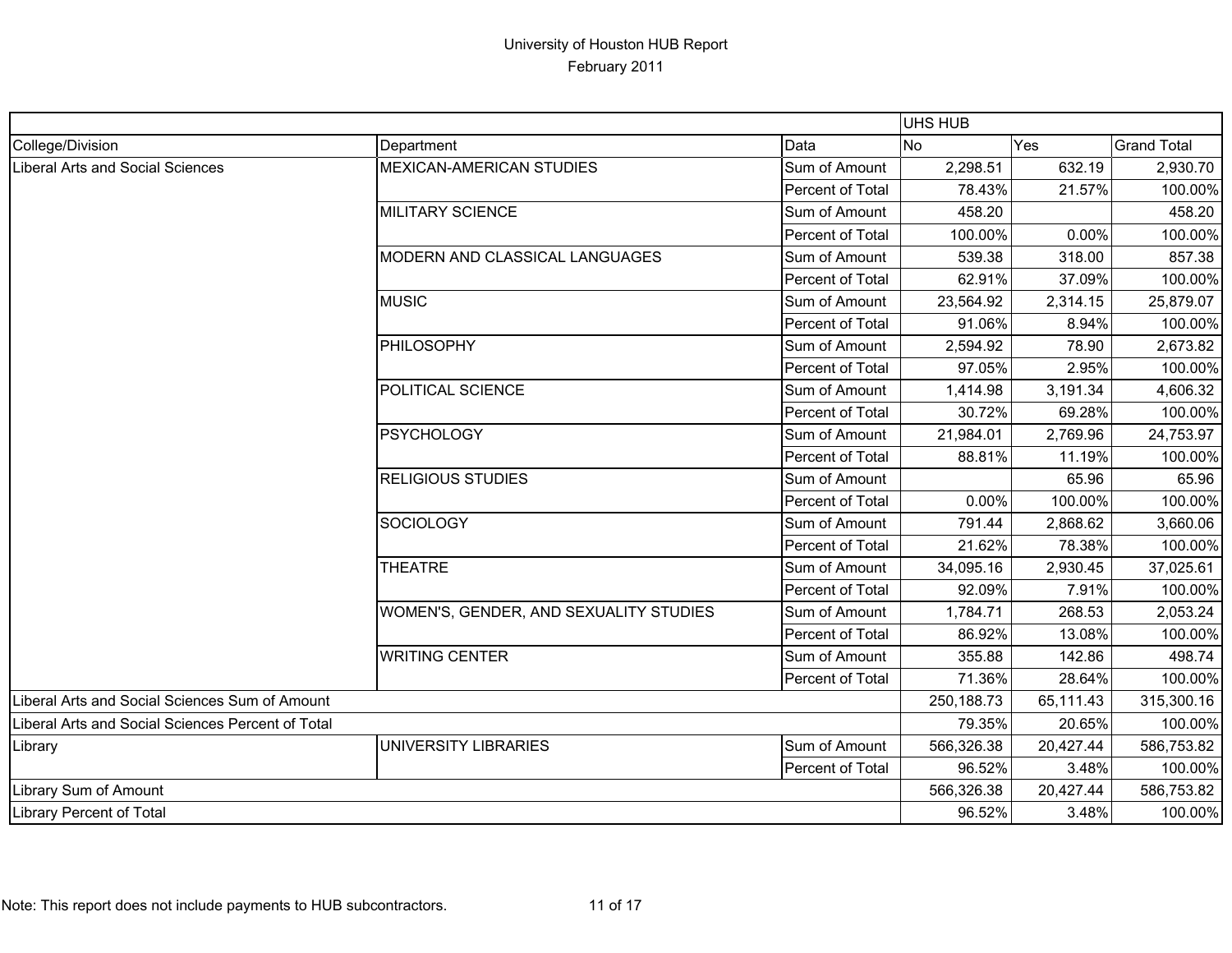|                                                  |                                            |                         | <b>UHS HUB</b> |           |                    |
|--------------------------------------------------|--------------------------------------------|-------------------------|----------------|-----------|--------------------|
| College/Division                                 | Department                                 | Data                    | No             | Yes       | <b>Grand Total</b> |
| Natural Science and Mathematics                  | <b>BIOLOGY &amp; BIOCHEMISTRY</b>          | Sum of Amount           | 518,831.14     | 4,439.11  | 523,270.25         |
|                                                  |                                            | Percent of Total        | 99.15%         | 0.85%     | 100.00%            |
|                                                  | <b>CAGE INSTITUTE</b>                      | Sum of Amount           |                | 204.88    | 204.88             |
|                                                  |                                            | <b>Percent of Total</b> | 0.00%          | 100.00%   | 100.00%            |
|                                                  | <b>CHEMISTRY</b>                           | Sum of Amount           | 114,406.48     | 7,332.46  | 121,738.94         |
|                                                  |                                            | Percent of Total        | 93.98%         | 6.02%     | 100.00%            |
|                                                  | <b>COMPUTER SCIENCE</b>                    | Sum of Amount           | 222,422.36     | 15,860.31 | 238,282.67         |
|                                                  |                                            | Percent of Total        | 93.34%         | 6.66%     | 100.00%            |
|                                                  | CTR FOR NUCLEAR RECEPTORS & CELL SIGNALING | Sum of Amount           | 154,448.95     | 14,028.60 | 168,477.55         |
|                                                  |                                            | Percent of Total        | 91.67%         | 8.33%     | 100.00%            |
|                                                  | DEAN, NATURAL SCIENCE & MATHE              | Sum of Amount           | 44,119.90      | 2,906.68  | 47,026.58          |
|                                                  |                                            | Percent of Total        | 93.82%         | 6.18%     | 100.00%            |
|                                                  | EARTH AND ATMOSPHERIC SCIENCES             | Sum of Amount           | 87,333.28      | 3,170.86  | 90,504.14          |
|                                                  |                                            | Percent of Total        | 96.50%         | 3.50%     | 100.00%            |
|                                                  | <b>IMAQS</b>                               | Sum of Amount           | 9,504.87       |           | 9,504.87           |
|                                                  |                                            | Percent of Total        | 100.00%        | 0.00%     | 100.00%            |
|                                                  | <b>MATHEMATICS</b>                         | Sum of Amount           | 32,260.10      | 2,397.40  | 34,657.50          |
|                                                  |                                            | Percent of Total        | 93.08%         | 6.92%     | 100.00%            |
|                                                  | <b>PHYSICS</b>                             | Sum of Amount           | 83,953.58      | 2,812.21  | 86,765.79          |
|                                                  |                                            | Percent of Total        | 96.76%         | 3.24%     | 100.00%            |
| Natural Science and Mathematics Sum of Amount    |                                            |                         | 1,267,280.66   | 53,152.51 | 1,320,433.17       |
| Natural Science and Mathematics Percent of Total |                                            |                         | 95.97%         | 4.03%     | 100.00%            |
| Optometry                                        | DEAN, OPTOMETRY                            | Sum of Amount           | 91,767.67      | 10,397.22 | 102,164.89         |
|                                                  |                                            | Percent of Total        | 89.82%         | 10.18%    | 100.00%            |
|                                                  | OPT VISION SCIENCES                        | Sum of Amount           | 158,476.41     | 117.49    | 158,593.90         |
|                                                  |                                            | Percent of Total        | 99.93%         | 0.07%     | 100.00%            |
|                                                  | <b>OPTOMETRY CLINIC</b>                    | Sum of Amount           | 25,841.58      | 6,849.26  | 32,690.84          |
|                                                  |                                            | Percent of Total        | 79.05%         | 20.95%    | 100.00%            |
| Optometry Sum of Amount                          |                                            |                         | 276,085.66     | 17,363.97 | 293,449.63         |
| Optometry Percent of Total                       |                                            |                         | 94.08%         | 5.92%     | 100.00%            |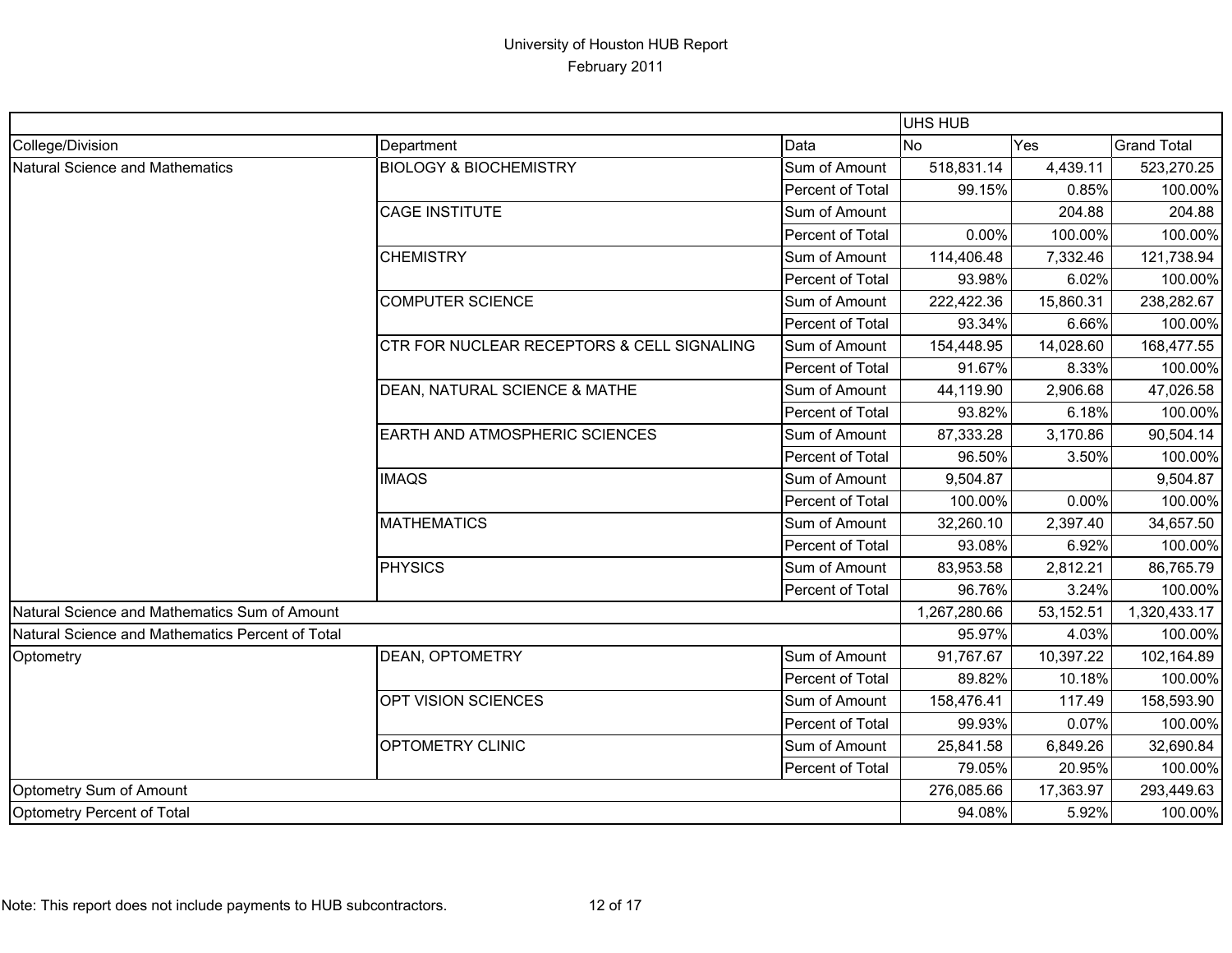|                           |                                 |                  | UHS HUB    |           |                    |
|---------------------------|---------------------------------|------------------|------------|-----------|--------------------|
| College/Division          | Department                      | Data             | <b>No</b>  | Yes       | <b>Grand Total</b> |
| Pharmacy                  | CLINICAL PHARMACY & ADMINISTRA  | Sum of Amount    | 16,682.45  | 17,179.80 | 33,862.25          |
|                           |                                 | Percent of Total | 49.27%     | 50.73%    | 100.00%            |
|                           | <b>DEAN, PHARMACY</b>           | Sum of Amount    | 46,051.88  | 4,611.58  | 50,663.46          |
|                           |                                 | Percent of Total | 90.90%     | 9.10%     | 100.00%            |
|                           | PHARMACOLOGICAL & PHARMACEUTIC  | Sum of Amount    | 62,383.64  | 1,880.40  | 64,264.04          |
|                           |                                 | Percent of Total | 97.07%     | 2.93%     | 100.00%            |
| Pharmacy Sum of Amount    |                                 |                  | 125,117.97 | 23,671.78 | 148,789.75         |
| Pharmacy Percent of Total |                                 |                  | 84.09%     | 15.91%    | 100.00%            |
| Research                  | ANIMAL CARE OPERATIONS          | Sum of Amount    | 14,085.58  | 3,511.51  | 17,597.09          |
|                           |                                 | Percent of Total | 80.04%     | 19.96%    | 100.00%            |
|                           | CENTER FOR ADVANCED MATERIALS   | Sum of Amount    | 9,213.83   |           | 9,213.83           |
|                           |                                 | Percent of Total | 100.00%    | 0.00%     | 100.00%            |
|                           | CENTER FOR MATERIALS CHEMISTRY  | Sum of Amount    | 983.34     | 257.60    | 1,240.94           |
|                           |                                 | Percent of Total | 79.24%     | 20.76%    | 100.00%            |
|                           | CTR FOR BIOMED/ENVIRON GENOMIC  | Sum of Amount    | 580.83     |           | 580.83             |
|                           |                                 | Percent of Total | 100.00%    | 0.00%     | 100.00%            |
|                           | CTR NEURO AND BIOMECH RESEARCH  | Sum of Amount    | 4,630.47   |           | 4,630.47           |
|                           |                                 | Percent of Total | 100.00%    | 0.00%     | 100.00%            |
|                           | <b>GRANTS AND CONTRACTS</b>     | Sum of Amount    | 155.08     |           | 155.08             |
|                           |                                 | Percent of Total | 100.00%    | 0.00%     | 100.00%            |
|                           | HOUSTON COASTAL CENTER          | Sum of Amount    | 8,660.65   |           | 8,660.65           |
|                           |                                 | Percent of Total | 100.00%    | 0.00%     | 100.00%            |
|                           | INSTITUTE FOR MOLECULAR DESIGN  | Sum of Amount    | 4,750.00   |           | 4,750.00           |
|                           |                                 | Percent of Total | 100.00%    | 0.00%     | 100.00%            |
|                           | <b>INSTITUTE FOR NANOENERGY</b> | Sum of Amount    | 2,322.45   |           | 2,322.45           |
|                           |                                 | Percent of Total | 100.00%    | 0.00%     | 100.00%            |
|                           | OFFICE OF TECHNOLOGY MANAGEMENT | Sum of Amount    | 23,830.45  |           | 23,830.45          |
|                           |                                 | Percent of Total | 100.00%    | 0.00%     | 100.00%            |
|                           | <b>RESEARCH DIVISION OFFICE</b> | Sum of Amount    | 7,792.41   | 46.04     | 7,838.45           |
|                           |                                 | Percent of Total | 99.41%     | 0.59%     | 100.00%            |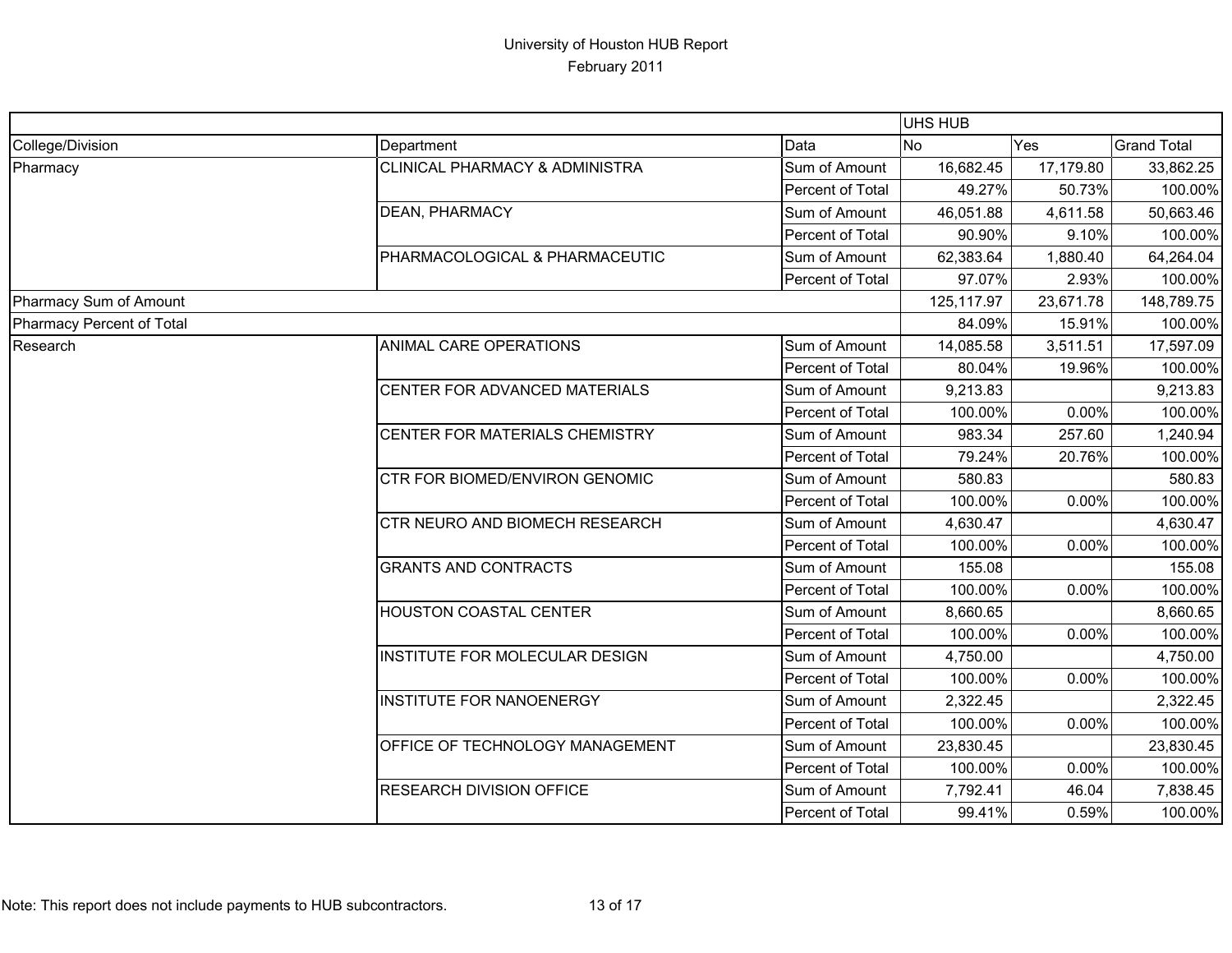|                                  |                                         |                  | UHS HUB   |            |                    |
|----------------------------------|-----------------------------------------|------------------|-----------|------------|--------------------|
| College/Division                 | Department                              | Data             | <b>No</b> | Yes        | <b>Grand Total</b> |
| Research                         | <b>RESEARCH FINANCIAL SERVICES</b>      | Sum of Amount    | 395.47    |            | 395.47             |
|                                  |                                         | Percent of Total | 100.00%   | 0.00%      | 100.00%            |
|                                  | <b>RESEARCH INFORMATION CENTER</b>      | Sum of Amount    | 8,828.99  |            | 8,828.99           |
|                                  |                                         | Percent of Total | 100.00%   | 0.00%      | 100.00%            |
|                                  | RESEARCH POLICIES/COMPLIANCE/COMMITTEES | Sum of Amount    | 349.55    | 629.82     | 979.37             |
|                                  |                                         | Percent of Total | 35.69%    | 64.31%     | 100.00%            |
|                                  | <b>TIMES</b>                            | Sum of Amount    | 10,643.79 | 1,524.78   | 12,168.57          |
|                                  |                                         | Percent of Total | 87.47%    | 12.53%     | 100.00%            |
|                                  | TX CTR SUPERCONDUCTIVITY AT UH          | Sum of Amount    | 51,960.96 | 3,670.54   | 55,631.50          |
|                                  |                                         | Percent of Total | 93.40%    | 6.60%      | 100.00%            |
|                                  | TX LEARNING/COMPUTATIONAL CTR           | Sum of Amount    | 62,034.43 | 8,861.28   | 70,895.71          |
|                                  |                                         | Percent of Total | 87.50%    | 12.50%     | 100.00%            |
| <b>Research Sum of Amount</b>    |                                         | 211,218.28       | 18,501.57 | 229,719.85 |                    |
| <b>Research Percent of Total</b> |                                         |                  | 91.95%    | 8.05%      | 100.00%            |
| <b>Student Affairs</b>           | <b>CAMPUS ACTIVITIES</b>                | Sum of Amount    | 12,653.35 | 3,072.52   | 15,725.87          |
|                                  |                                         | Percent of Total | 80.46%    | 19.54%     | 100.00%            |
|                                  | <b>CAMPUS RECREATION</b>                | Sum of Amount    | 52,790.78 | 12,280.95  | 65,071.73          |
|                                  |                                         | Percent of Total | 81.13%    | 18.87%     | 100.00%            |
|                                  | CENTER FOR STUDENTS W/DISABILITIES      | Sum of Amount    | 59,998.39 | 706.36     | 60,704.75          |
|                                  |                                         | Percent of Total | 98.84%    | 1.16%      | 100.00%            |
|                                  | CHILD CARE CENTER                       | Sum of Amount    | 27,541.85 | 4,127.26   | 31,669.11          |
|                                  |                                         | Percent of Total | 86.97%    | 13.03%     | 100.00%            |
|                                  | COUNSELING AND PSYCH SVCS               | Sum of Amount    | 1,843.37  | 827.69     | 2,671.06           |
|                                  |                                         | Percent of Total | 69.01%    | 30.99%     | 100.00%            |
|                                  | <b>CTR FOR LEADERSHIP &amp; FSL</b>     | Sum of Amount    | 1,751.98  | 584.45     | 2,336.43           |
|                                  |                                         | Percent of Total | 74.99%    | 25.01%     | 100.00%            |
|                                  | <b>DEAN OF STUDENTS</b>                 | Sum of Amount    | 205.73    | 232.21     | 437.94             |
|                                  |                                         | Percent of Total | 46.98%    | 53.02%     | 100.00%            |
|                                  | INT'L STUDENT & SCHOLAR SERVICES        | Sum of Amount    | 6,080.61  | 282.34     | 6,362.95           |
|                                  |                                         | Percent of Total | 95.56%    | 4.44%      | 100.00%            |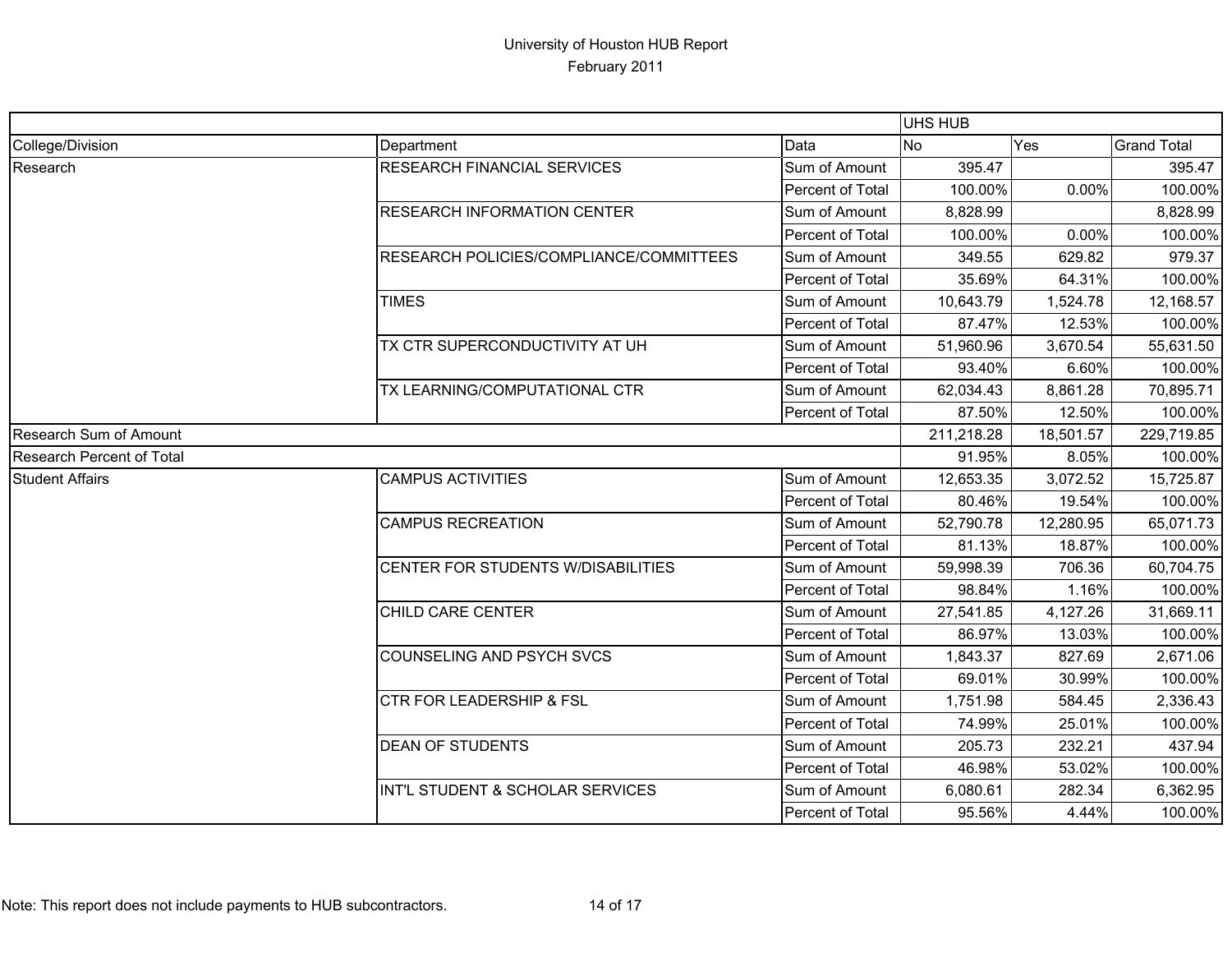|                                  |                                                                                                                                                                 |                         | <b>UHS HUB</b> |                                                       |                    |
|----------------------------------|-----------------------------------------------------------------------------------------------------------------------------------------------------------------|-------------------------|----------------|-------------------------------------------------------|--------------------|
| College/Division                 | Department                                                                                                                                                      | Data                    | No             | Yes                                                   | <b>Grand Total</b> |
| <b>Student Affairs</b>           | <b>LEARNING AND ASSESSMENT SVCS</b>                                                                                                                             | Sum of Amount           | 108.36         | 23,789.44                                             | 23,897.80          |
|                                  |                                                                                                                                                                 | Percent of Total        | 0.45%          | 99.55%                                                | 100.00%            |
|                                  | LEARNING SUPPORT SERVICES                                                                                                                                       | Sum of Amount           | 765.46         | 20,471.18                                             | 21,236.64          |
|                                  |                                                                                                                                                                 | <b>Percent of Total</b> | 3.60%          | 96.40%                                                | 100.00%            |
|                                  | <b>RELIGION CENTER</b>                                                                                                                                          | Sum of Amount           | 254.59         |                                                       | 254.59             |
|                                  |                                                                                                                                                                 | Percent of Total        | 100.00%        | 0.00%                                                 | 100.00%            |
|                                  | <b>RESIDENTIAL LIFE &amp; HOUSING</b>                                                                                                                           | Sum of Amount           | 175,270.28     | 8,609.54                                              | 183,879.82         |
|                                  |                                                                                                                                                                 | Percent of Total        | 95.32%         | 4.68%                                                 | 100.00%            |
|                                  | <b>STUDENT AFFAIRS</b>                                                                                                                                          | Sum of Amount           | 4,219.44       | 245.50                                                | 4,464.94           |
|                                  | STUDENT HEALTH CENTER<br><b>STUDENT PUBLICATIONS</b><br>UNIVERSITY CAREER SERVICES<br>UNIVERSITY CENTER<br>UNIVERSITY TESTING SERVICES<br>URBAN EXPERIENCE VPSA | Percent of Total        | 94.50%         | 5.50%                                                 | 100.00%            |
|                                  |                                                                                                                                                                 | Sum of Amount           | 20,079.47      | 5,541.07                                              | 25,620.54          |
|                                  |                                                                                                                                                                 | Percent of Total        | 78.37%         | 21.63%                                                | 100.00%            |
|                                  |                                                                                                                                                                 | Sum of Amount           | 2,919.83       | 339.98                                                | 3,259.81           |
|                                  |                                                                                                                                                                 | Percent of Total        | 89.57%         | 10.43%                                                | 100.00%            |
|                                  |                                                                                                                                                                 | Sum of Amount           | 1,567.18       | 2,326.72<br>759.54<br>32.64%<br>66,491.14<br>3,075.79 |                    |
|                                  |                                                                                                                                                                 | Percent of Total        | 67.36%         |                                                       | 100.00%            |
|                                  |                                                                                                                                                                 | Sum of Amount           | 63,415.35      |                                                       |                    |
|                                  |                                                                                                                                                                 | Percent of Total        | 95.37%         | 4.63%                                                 | 100.00%            |
|                                  |                                                                                                                                                                 | Sum of Amount           | 12,708.39      | 109.46                                                | 12,817.85          |
|                                  |                                                                                                                                                                 | Percent of Total        | 99.15%         | 0.85%                                                 | 100.00%            |
|                                  |                                                                                                                                                                 | Sum of Amount           | 231.08         | 1,439.55                                              | 1,670.63           |
|                                  |                                                                                                                                                                 | Percent of Total        | 13.83%         | 86.17%                                                | 100.00%            |
|                                  | <b>VETERAN SERVICES</b>                                                                                                                                         | Sum of Amount           | 508.38         | 20.00                                                 | 528.38             |
|                                  |                                                                                                                                                                 | Percent of Total        | 96.21%         | 3.79%                                                 | 100.00%            |
| Student Affairs Sum of Amount    |                                                                                                                                                                 | 444,913.87              | 86,514.83      | 531,428.70                                            |                    |
| Student Affairs Percent of Total |                                                                                                                                                                 | 83.72%                  | 16.28%         | 100.00%                                               |                    |
| Technology                       | CENTER FOR APPLIED TECHNOLOGY                                                                                                                                   | Sum of Amount           | 4,300.00       |                                                       | 4,300.00           |
|                                  |                                                                                                                                                                 | Percent of Total        | 100.00%        | 0.00%                                                 | 100.00%            |
|                                  | CENTER FOR FUTURE OF HEALTH                                                                                                                                     | Sum of Amount           | 18,348.95      |                                                       | 18,348.95          |
|                                  |                                                                                                                                                                 | Percent of Total        | 100.00%        | 0.00%                                                 | 100.00%            |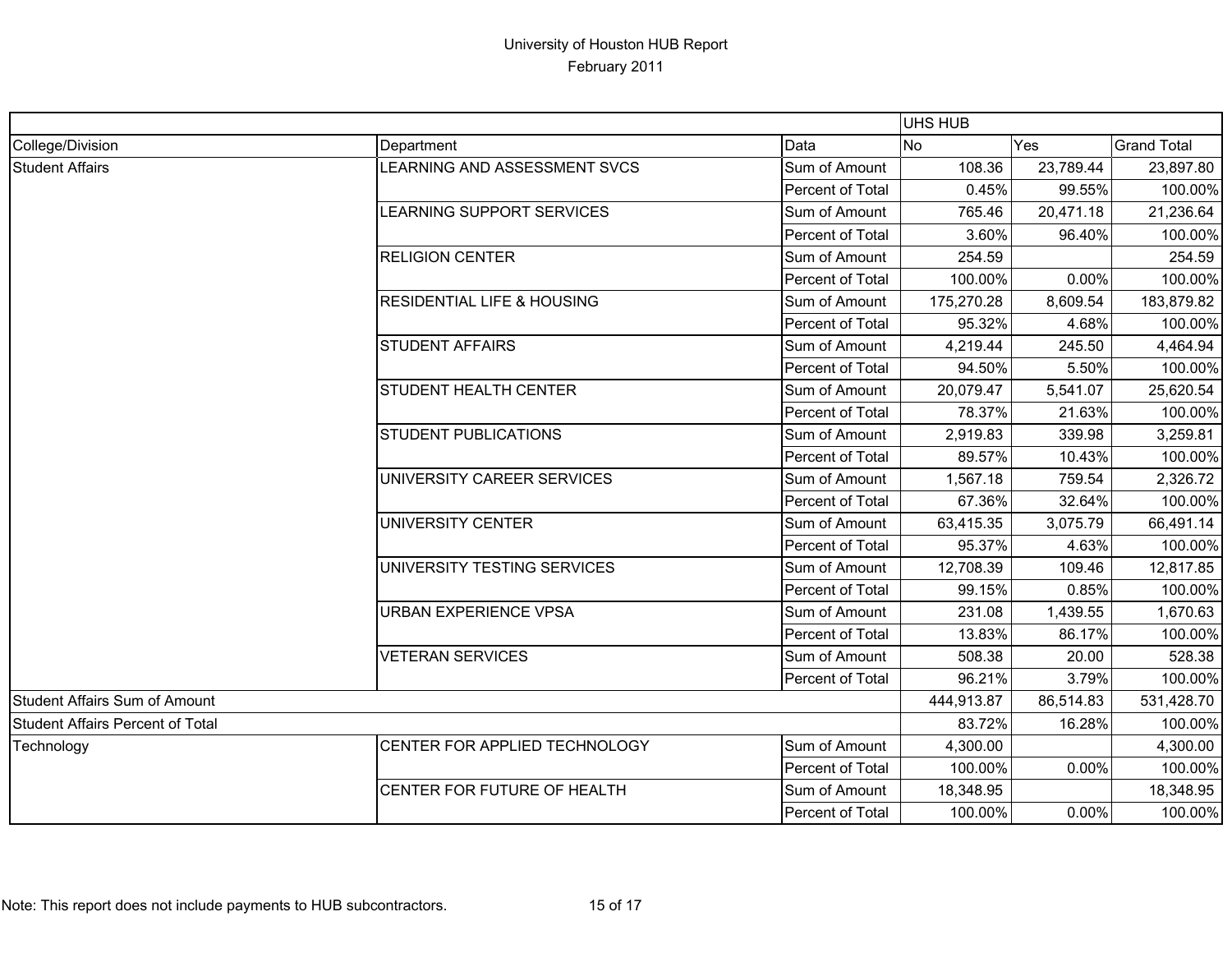|                                    |                                                        | <b>UHS HUB</b>   |           |            |                    |
|------------------------------------|--------------------------------------------------------|------------------|-----------|------------|--------------------|
| College/Division                   | Department                                             | Data             | <b>No</b> | Yes        | <b>Grand Total</b> |
| Technology                         | CENTER FOR TECHNOLOGY LITERACY                         | Sum of Amount    | 4,649.46  |            | 4,649.46           |
|                                    |                                                        | Percent of Total | 100.00%   | 0.00%      | 100.00%            |
|                                    | <b>CONSTRUCTION MANAGEMENT</b>                         | Sum of Amount    | 315.78    |            | 315.78             |
|                                    |                                                        | Percent of Total | 100.00%   | 0.00%      | 100.00%            |
|                                    | DEAN, TECHNOLOGY                                       | Sum of Amount    | 25,393.95 | 7,867.83   | 33,261.78          |
|                                    |                                                        | Percent of Total | 76.35%    | 23.65%     | 100.00%            |
|                                    | <b>ENGINEERING TECHNOLOGY</b>                          | Sum of Amount    | 96,564.90 | 540.23     | 97,105.13          |
|                                    |                                                        | Percent of Total | 99.44%    | 0.56%      | 100.00%            |
|                                    | HUMAN DEVELOP AND CONSUMER SCI                         | Sum of Amount    | 9,714.71  | 542.69     | 10,257.40          |
|                                    |                                                        | Percent of Total | 94.71%    | 5.29%      | 100.00%            |
|                                    | <b>INFORMATION &amp; LOGISTICS TECH</b><br><b>TMAC</b> | Sum of Amount    | 13,081.46 | 2,220.07   | 15,301.53          |
|                                    |                                                        | Percent of Total | 85.49%    | 14.51%     | 100.00%            |
|                                    |                                                        | Sum of Amount    | 4,999.39  | 34.52      | 5,033.91           |
|                                    |                                                        | Percent of Total | 99.31%    | 0.69%      | 100.00%            |
| Technology Sum of Amount           |                                                        | 177,368.60       | 11,205.34 | 188,573.94 |                    |
| <b>Technology Percent of Total</b> |                                                        |                  | 94.06%    | 5.94%      | 100.00%            |
| <b>University Advancement</b>      | ADVANCEMENT INFORMATION SVCS                           | Sum of Amount    | 3,008.79  | 626.27     | 3,635.06           |
|                                    |                                                        | Percent of Total | 82.77%    | 17.23%     | 100.00%            |
|                                    | <b>ANNUAL GIVING</b>                                   | Sum of Amount    | 77,658.36 | 107.31     | 77,765.67          |
|                                    |                                                        | Percent of Total | 99.86%    | 0.14%      | 100.00%            |
|                                    | <b>DEVELOPMENT</b>                                     | Sum of Amount    | 3,305.66  | 2,292.00   | 5,597.66           |
|                                    |                                                        | Percent of Total | 59.05%    | 40.95%     | 100.00%            |
|                                    | <b>DONOR &amp; ALUMNI RECORDS</b>                      | Sum of Amount    | 2,548.20  | 5,590.59   | 8,138.79           |
|                                    |                                                        | Percent of Total | 31.31%    | 68.69%     | 100.00%            |
|                                    | <b>MARKETING</b>                                       | Sum of Amount    | 88,951.03 | 557.40     | 89,508.43          |
|                                    |                                                        | Percent of Total | 99.38%    | 0.62%      | 100.00%            |
|                                    | OFFICE OF SPECIAL EVENTS                               | Sum of Amount    | 13,838.55 | 381.50     | 14,220.05          |
|                                    |                                                        | Percent of Total | 97.32%    | 2.68%      | 100.00%            |
|                                    | PLANNED GIVING                                         | Sum of Amount    | 1,273.88  |            | 1,273.88           |
|                                    |                                                        | Percent of Total | 100.00%   | 0.00%      | 100.00%            |